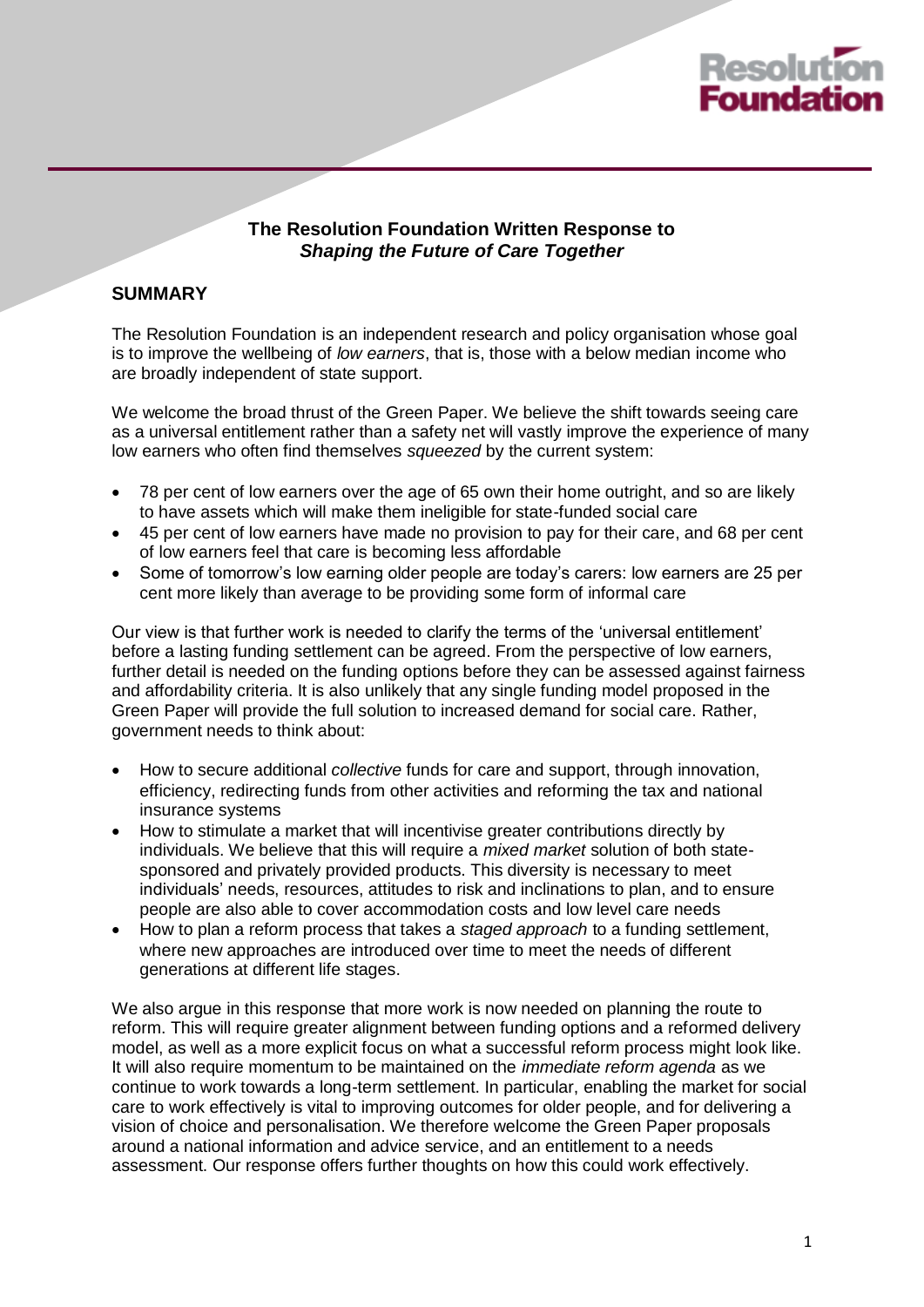# **INTRODUCTION: LOW EARNERS AND THE LONG TERM CARE SYSTEM**

- 1. The Resolution Foundation welcomes the opportunity to respond to the recent Green Paper, *Shaping the Future of Social Care*. We are an independent research and policy organisation whose goal is to improve the wellbeing of *low earners*, that is, those with a below median income who are broadly independent of state support. We do this by undertaking research and economic analysis, developing practical and effective policy proposals and engaging with policy makers to bring about change.
- 2. We have been working to improve outcomes for low earners in the long-term care system since 2008. To inform this work we conducted a series of focus groups and some polling in collaboration with Deloitte in early 2008, and ran a number of workshops in autumn 2008. We have recently updated this work through a series of in-depth interviews with low earners who are self-funding their own care. We have attached summaries of these interviews at Annex A, and all of the research described here informs this response. We have published our findings in a range of reports and discussion papers all of which can be found on our [website.](http://www.resolutionfoundation.org/research_long_term_care.html) These include:
	- *Lost: low earners and the elderly care market* (February 2008)
	- *A-Z: mapping long term care markets* (April 2008)
	- Navigating the Way: the future care and wellbeing of older people (December 2008)
	- *Innovation and Efficiency in Long-Term Care* (December 2008)
	- *Local Market Shaping* (December 2008)
	- *Facilitating Increases in Long Term Care Funding* (December 2008)
	- *Home Equity: accumulation and decumulation through the life cycle*  (forthcoming, 2009)
	- *Funding Future Care Need: the role of councils in supporting individuals to access the capital in their homes* (forthcoming, 2009)
- 3. Our analysis shows that:
	- There are 4.9 million retired low earners across the UK $^1$  and they are two times more likely than the UK average to be care users<sup>2</sup>
	- 78 per cent of low earners over the age of 65 own their home outright, and so are likely to have assets which will make them ineligible for state-funded social care
	- 45 per cent of low earners have made no provision to pay for their care, and 68 per cent of low earners feel that care is becoming less affordable $3$
	- Some of tomorrow's low earning older people are today's carers: low earners are 25 per cent more likely than average to be providing some form of informal care<sup>4</sup>

 $\overline{\phantom{a}}$ <sup>1</sup> Resolution Foundation, *Closer to Crisis? How low earners are coping in the recession* (November 2009)

<sup>2</sup> Resolution Foundation, *Lost: low earners and the elderly care market* (February 2008)

<sup>3</sup> *Lost*, ibid.

<sup>4</sup> *Lost*, ibid.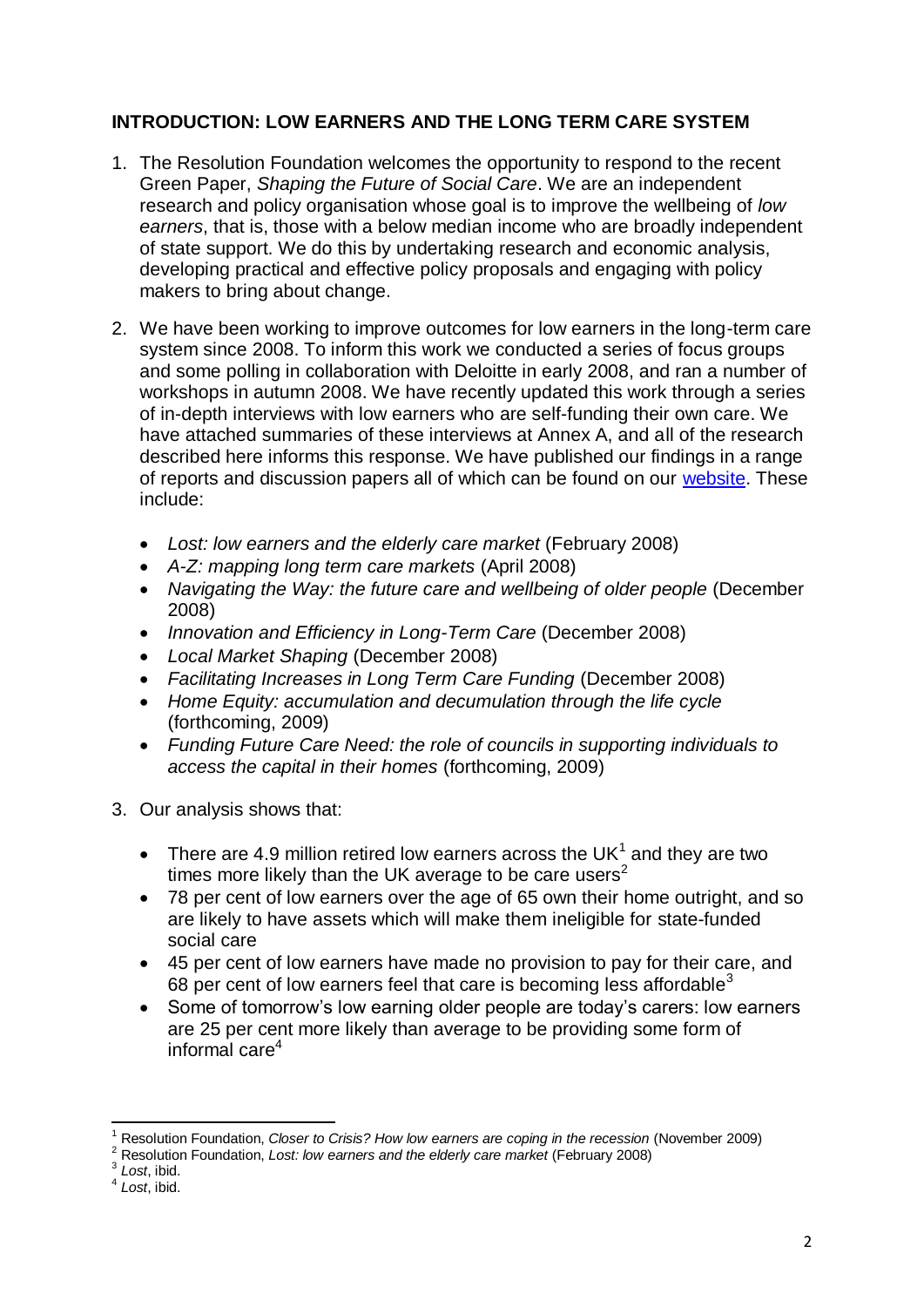- 4. In this context, long-term care presents particular challenges for low earners. They are on the **'cliff-edge' of means testing eligibility**: the majority are not eligible for free or subsidised state care, and yet their low incomes make care costs a significant financial burden. This group are likely to spend a larger proportion of their weekly budgets on care than both higher and lower earners. In other words, low earners are squeezed by virtue of the *mixed economy* that characterises the funding and delivery of social care.
- 5. Our polling work with low earners in the care system shows that this group does not have a positive view of the system as it currently stands. 75 per cent of low earners believe that social care should be seen to be as important as the National Health Service – but at the moment they **perceive that the system is unfair**, punishing those who work and save to prepare for old age:

*"I"m beginning to think we were very foolish to have struggled and bought our own house...you don"t get any help from anybody. And people who have wasted their money, they get everything given to them"*

- 6. They believe that care is **declining in quality and becoming less affordable**. These perceptions come from their 'squeezed' position: too rich to qualify for state-funded care, and too poor to have the resources to invest in commercial products designed to help people plan and pay for their care.
- 7. In addition, low earners report that they **struggle to navigate the system** and understand what they are entitled to, or what choices they have. Qualitative research conducted by the Resolution Foundation highlighted how people felt they had to '*do all the chasing*' in order to get information and '*fight"* to access services. These perceived hurdles are seen by low earners as a means to ration services and are considered unfair in this light.
- 8. That said, our research provides some important insights about low earner attitudes towards how care is paid for. Low earners have a strong sense of **fairness** and in this context they accept the concept of means testing. However the inclusion of the family home as part of the means test is seen by low earners to penalise those who have sought to look after themselves and live independently of state support throughout their lives.

*"If I pay half, the government pays half, as long as I"ve got enough funds."*

*"I think we should perhaps be asked to pay a reasonable cost, but not this exorbitant charge… 50/50 would be ideal"*

9. When it comes to paying for social care, low earners accept the need to individuals to make some kind of contribution. As a group they are generally **supportive of funding models that are about 'giving something back'.** Our polling showed that three quarters of low earners (compared to 71 per cent on average) would pay an extra penny in the pound on income tax to raise funding and quality. And just under half (48 per cent) support the idea of compulsory contributory schemes so that individuals and government pay for care together.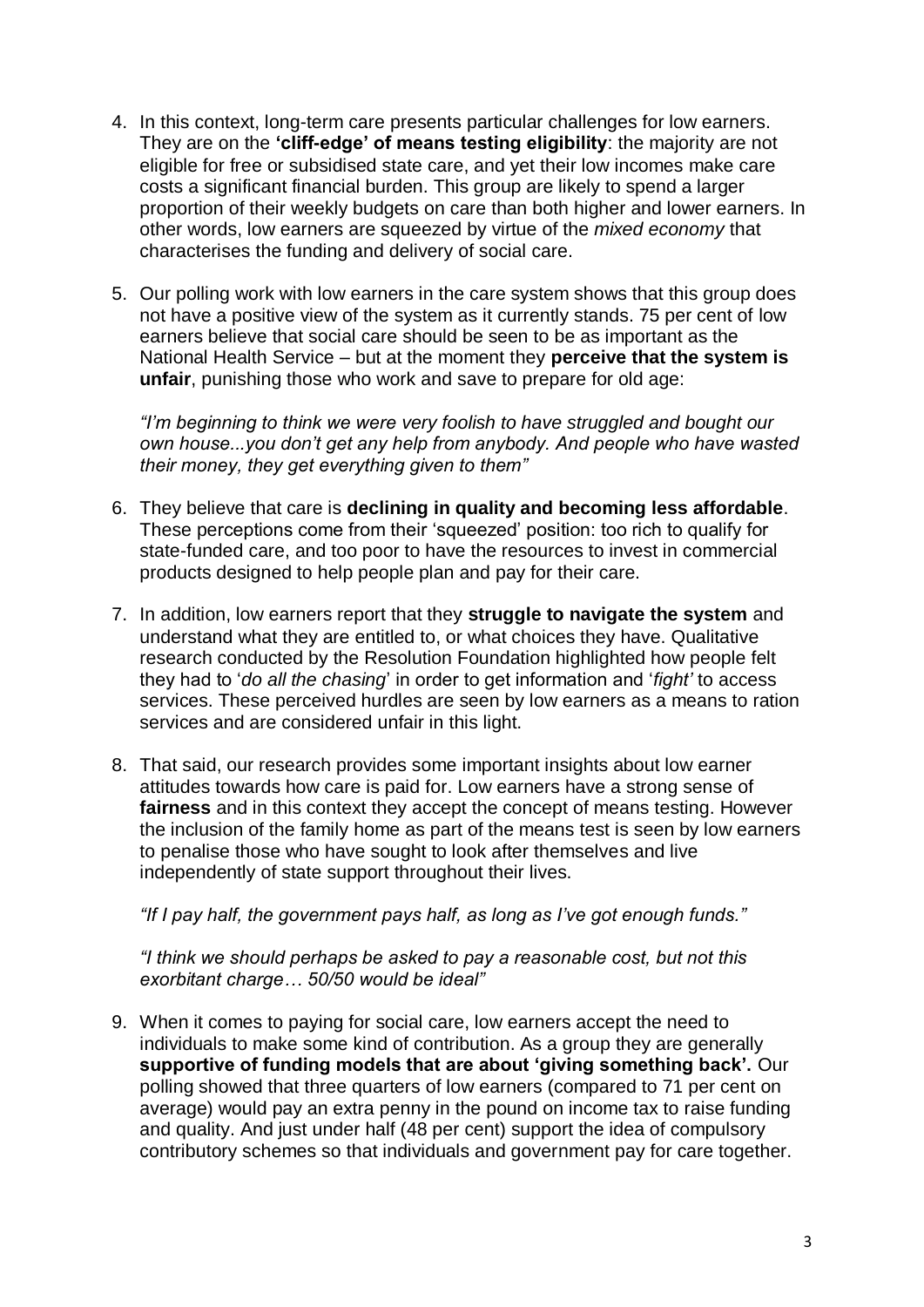*"I think its unfair that we have to pay so much income tax on our state pension when we have a small private pension […] I think we are taxed far too heavily on our pensions, if they would ease on that, we could help ourselves with our care."*

- 10.Perhaps unsurprisingly given their increased likelihood to be doing some kind of informal care, low earners believe **government should be doing more to support carers**, either through direct financial support or through respite care. Low earners see carers as saving the government money by reducing people's reliance on formal care and on residential services.
- 11.Finally low earners in our research emphasised the importance of **consistency in what is funded where** – between different parts of the country and even within single local authorities.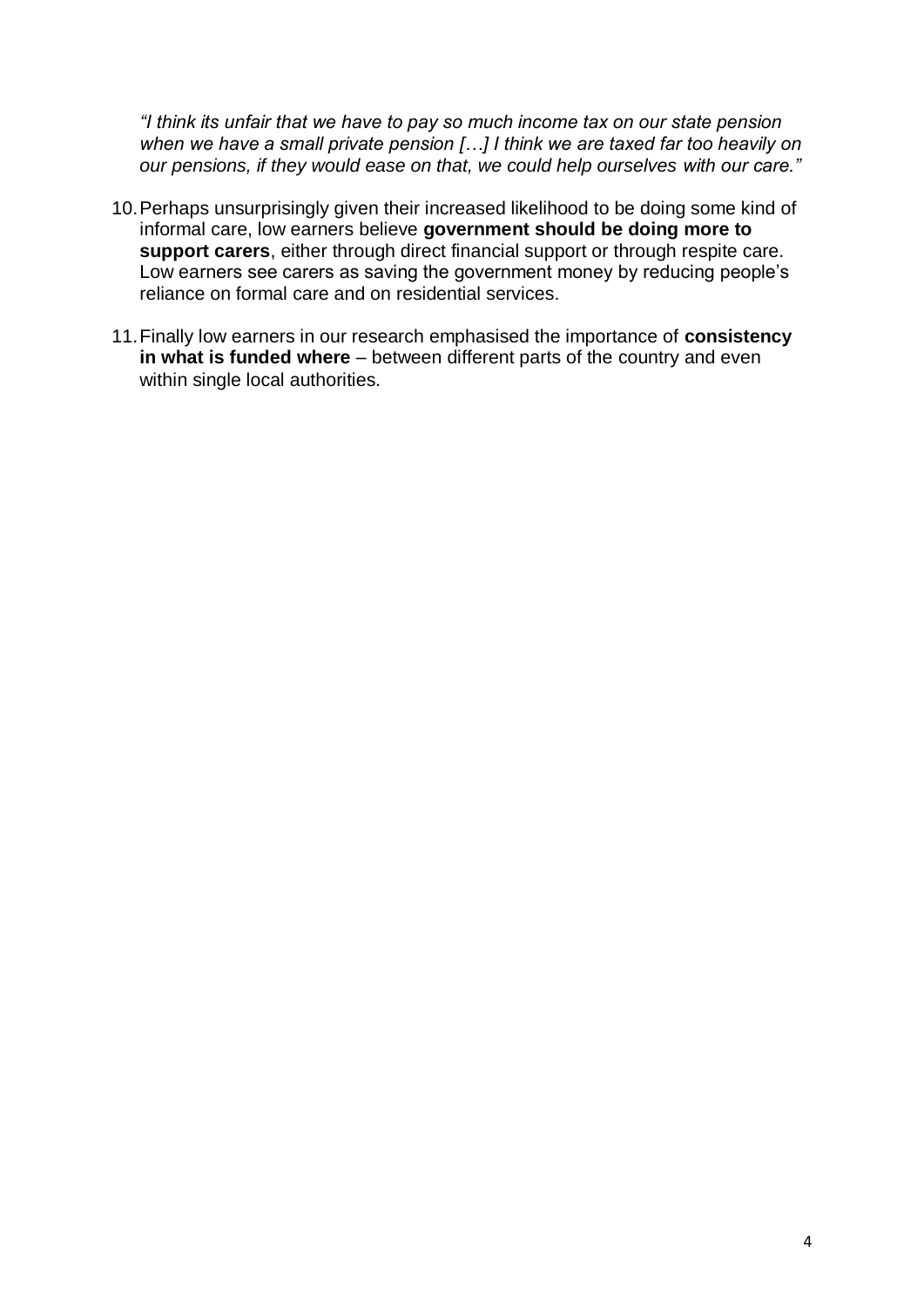# **SECTION 1: overview – the reform of social care**

- 13.We welcome the publication of the Green Paper but fear it will not generate the breakthrough in social care reform that many were hoping for. There is no question that there has been considerable progress and improvement in recent years, but it has been patchy and not of the scale required to meet the challenge of delivering the right quantity of quality care to an ageing population in coming years.
- 14.In our view this breakthrough will not be achieved unless greater attention is paid to two overarching issues, as well as getting the detail right: first, greater clarity about what we mean by a 'universal offer' in social care, and what aspects of the current mixed economy of care services should be available for free and to whom; and second, the route to reform itself. It is only through focusing on these issues that the questions asked in the Green Paper about funding can be fully addressed.

#### **Social care: a mixed market for a social good**

- 15.At its highest level, long-term care functions as a market, with defined demand for care (based on need) and formal supply (residential and domiciliary care). Care is also a social good, which the government has a duty to provide for those in need if they cannot afford it themselves. As such it does not operate as a 'pure' private market – its efficiency must be balanced with progressive and redistributive characteristics.
- 16.There is a mixed economy in terms of the funding of social care as well as its supply. Public and private funding is used to purchase care from private, public and third sector suppliers. A sizeable 'grey' economy of informal care operates alongside this mixed market.
- 17.Compared to 'pure' markets, the market for care is complicated, with an array of intermediary bodies and practices that create a complex interface between supply and demand – for example, needs and means testing, eligibility criteria, as well as local authority commissioning practices. Furthermore, supply and demand are weak: for example, people requiring care are not empowered consumers, with care often being a 'distressed' purchase. Similarly, providers are constrained in their ability to innovate by regulations, contractual requirements and the sometimes distorting effects of council block purchasing.
- 18.Finally, the mixed market of care has a geographical dimension that adds to its complexity. Social care is arguably a collection of highly diverse local markets rather than a unified whole, with differences in supply, eligibility criteria and costs.
- 19.We have reproduced a diagram of the mixed market of social care that we developed for our report *A-Z: mapping long term care markets<sup>5</sup>* . It illustrates

**<sup>.</sup>** <sup>5</sup> Resolution Foundation, *A-Z: mapping long term care markets* (April 2008)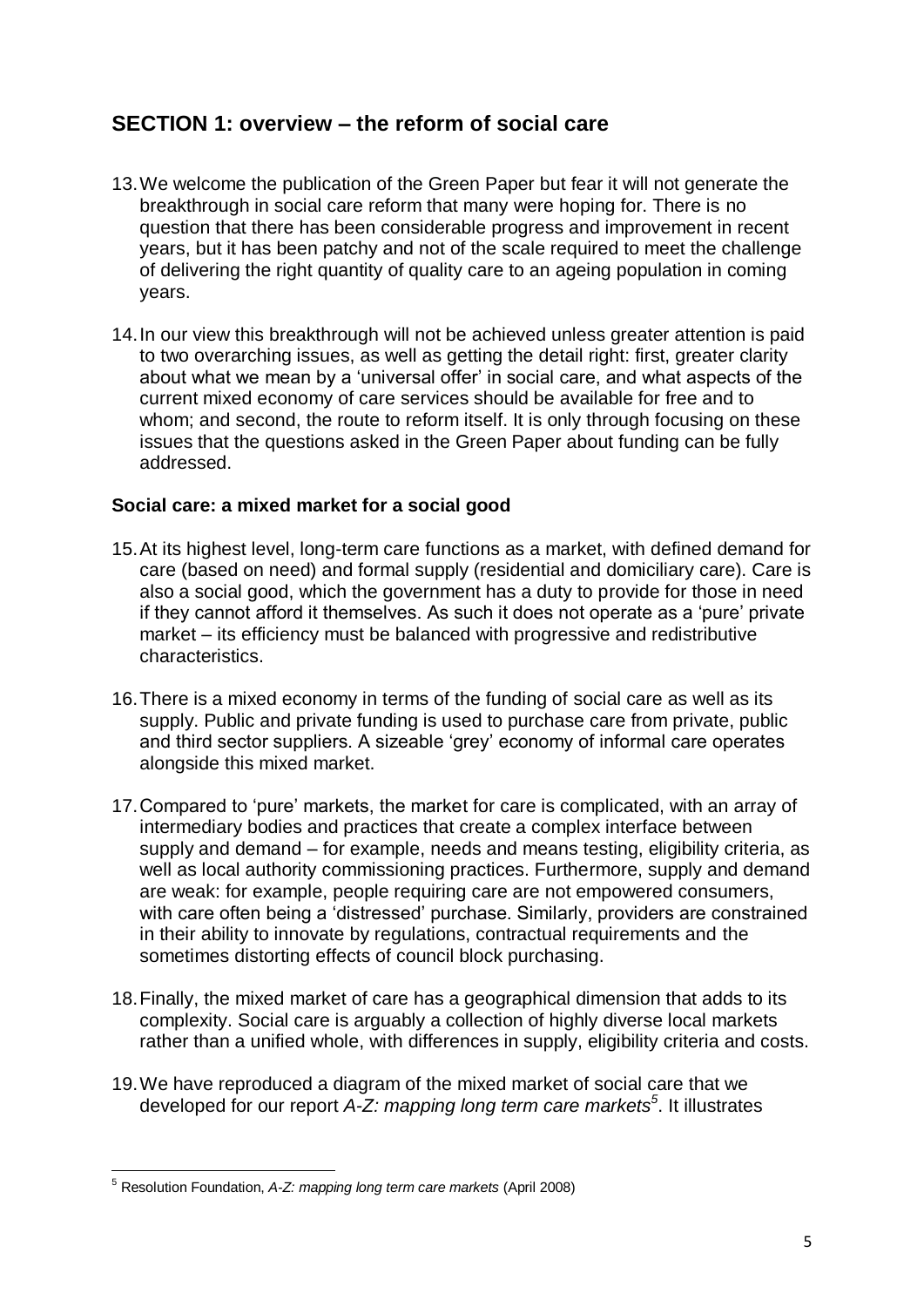some important points that should inform debates about the funding and the reform of social care:

- There is already a significant amount of 'unmet' need in the system 275,000 low need and 6,000 high need people do not receive any kind of care, formal or informal.
- Even when informal care contributions are excluded, private contributions to paying for social care already makes up a significant proportion of funding total care - £5.8 billion of private money compared to £7.4 billion of local authority funding.
- The 'market' for social care extends well beyond that care which is either paid for or delivered by public bodies – it includes informal care, self-funders who privately purchase their care, and families who 'top-up' state-funded care.
- The spectrum of demand for care is broad: while some people may only need their shopping done for them once a week, others will need 24 hour care in a residential setting.



- 20.It is essential that any debates about funding social care start with a consideration of how the current system looks from the perspective of its users. We are particularly interested in how it looks from the perspective of low earners. Our research shows that:
	- It is seen as a complex system. While low earners understand in broad terms the difference between social care and health, they are confused about the terms of means and needs-testing, variations in eligibility, and this leads to a sense that they have to fight to get their needs met, and that the current system creates barriers to people accessing services to which they are entitled.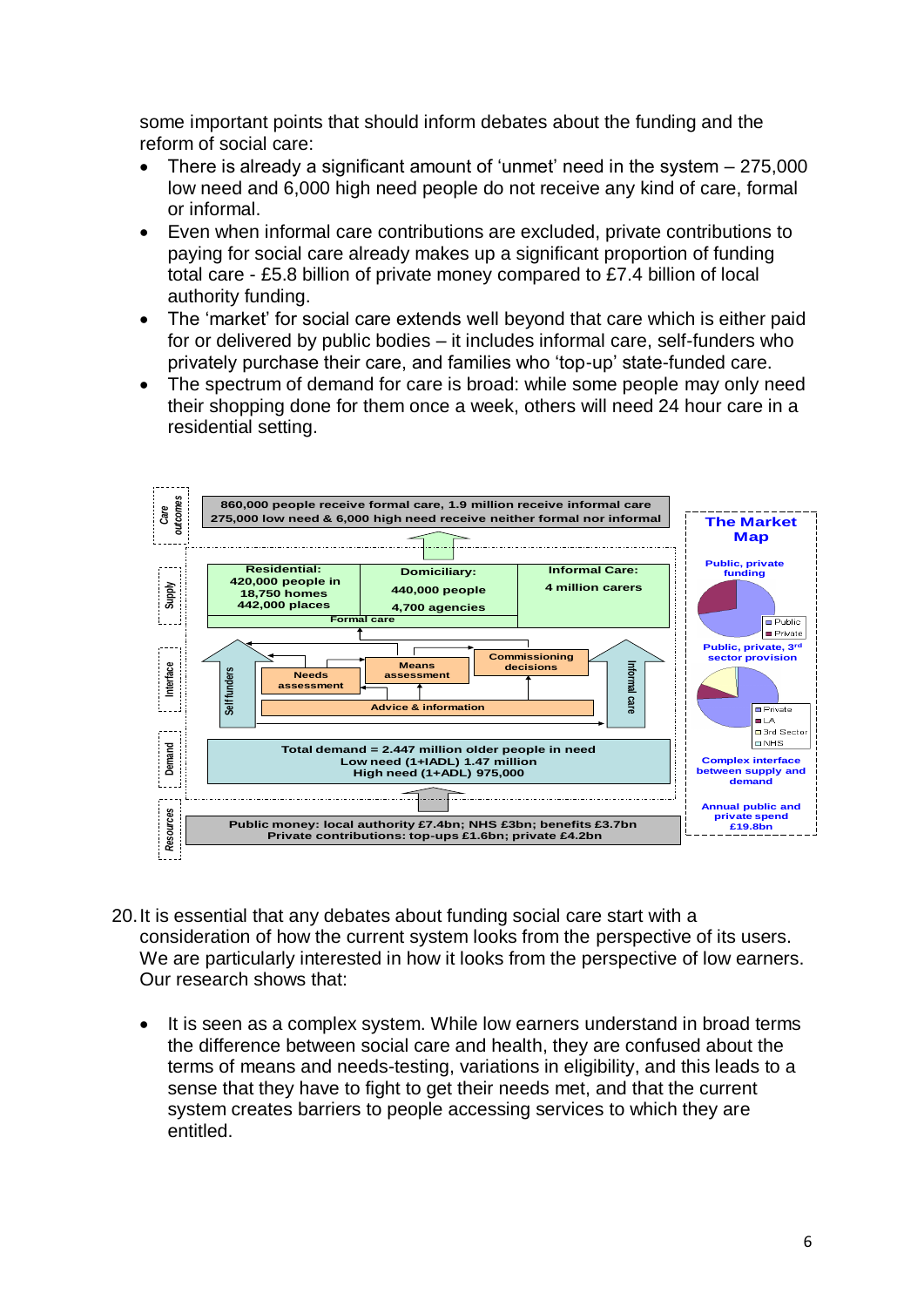• It is seen as an unfair system. Low earners feel the current system penalises those people who have worked hard and planned for their old age.

*"What the government does is make us poor before they help"*

- It is seen as an expensive system. Low earners are on the cliff edge of eligibility: nearly three quarters of them have too many assets to qualify for state support (usually in the form of housing), and yet their relatively low incomes makes paying for their costs a significant financial burden. $6$
- 21.Our view is that the Green Paper has not sufficiently clarified the roles and expectations of the state, families and individuals in relation to care. Over the years, social care has been defined and redefined and many of the more recent government publications, including the Green Paper, talk about state-provided care and support as a *universal offer* or a *citizenship entitlement*, rather than as a more limited safety net.<sup>7</sup> At this juncture, it remains unclear what forms of support, and what level of care (if any) form part of any settlement covered by the funding options set out in the Green Paper.
- 22.In other words, the concept of a 'universal offer' is gaining currency but it remains unclear what this constitutes. The Green Paper outlines some of the potential components of the offer – including access to information, advice and guidance, needs and means assessments, and varying levels of financial support – but the lack of a clearer statement of the offer, coupled with insufficient modelling of the costs of each of the funding models, makes it extremely difficult to assess which of the options put forward in the Green Paper is the most sustainable or fair.
- 23.Furthermore we question whether any single funding option can provide the solution in isolation. Our view is that any long-term and sustainable funding settlement will require a *range* of options for individuals and society to pool the risks associated with paying for care. This is all the more the case given the scale of demographic change in this country. Additional funding will be required simply to stand still, let alone to broaden the scope of what counts in publicly funded care services.
- 24.Despite these issues, we remain hopeful that the underlying shift of the Green Paper – of seeing some aspects of care as a universal entitlement rather than as a safety net – will vastly improve the experience of many low earners. For all those people who are either self-funding or part self-funding their care, the Green Paper's commitments to offering support in the form of better advice, more consistent needs and means testing, and an improved market for both care and products to save for care are potentially a very positive development.

# **The route to reform**

25.Social care urgently needs an enduring and sustainable settlement and this must be the singular goal of politicians, policy makers and practitioners. Our concern is

 6 For more in-depth analysis please see Resolution Foundation, *Navigating the Way: the future care and wellbeing of older people* (December 2008)

<sup>7</sup> see for example Putting People First; Building a Society for All Ages (DWP 2009)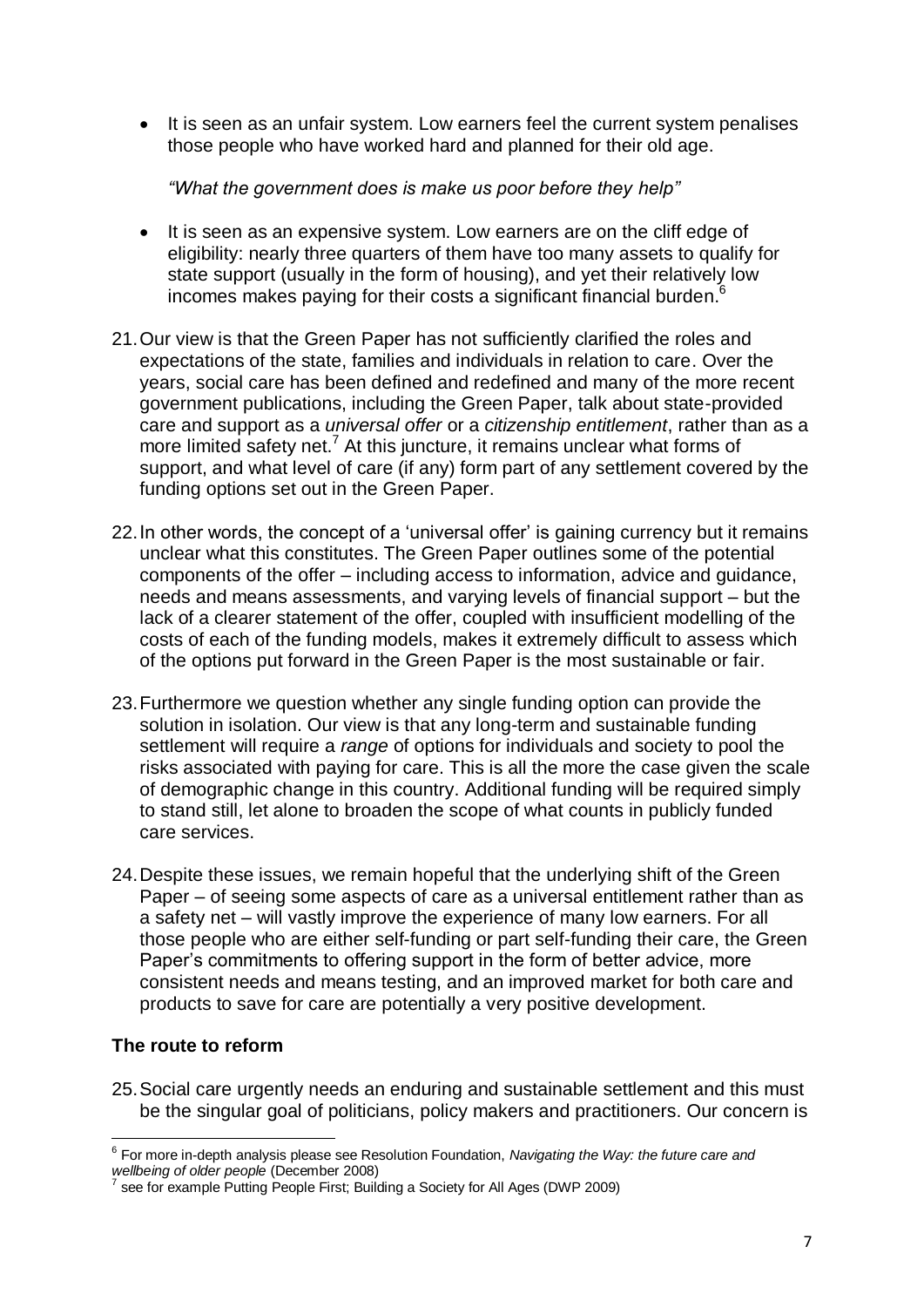that insufficient attention has been paid to the *process* by which lasting reform is achieved. Evidence from elsewhere underlines the importance of a carefully orchestrated process of reform that builds consensus, maintains momentum and engages in evidence-based debate. There may be valuable lessons to be learnt from successful reform processes – for example, the recent pensions debates show the value of:

- An overt recognition that achieving cross-party political consensus is essential in achieving radical political reform
- An investment in high-quality, timely and independent analysis. This shaped the entire pensions reform process; in contrast we have been disappointed that the LSE analysis anticipated to support the Green Paper has now been delayed until 2010
- A clear conceptual framework and agreed terminology. Even if there was not always full agreement about the issues in pensions reform, people had some common ground from which to debate the issues
- 26.We believe that despite good progress in social care debates, we still lack the political consensus, public debate, and evidence base that will be necessary for lasting and sustainable reform.
- 27. For example, recent announcements about the provision of free care $^8$  have clouded the debate about what a 'national minimum entitlement' might or should contain. Clarifying what, as a society, we wish to pay for collectively when it comes to caring for older people will require further debate: it will not be solved by technical analysis alone.
- 28.Similarly the Green Paper asks about the appropriate balance between national and local control. There is not an easy answer to the question of which agents should be responsible for each element of the new architecture. Resolution will depend on a *political* decision about whether, as a society, we prioritise local control and flexibility over national consistency.
- 29.We have previously argued that the same tests that were applied to pensions reform could usefully be applied to social care reform. The five tests are:
	- Does reform promote personal responsibility, giving everyone the opportunity to lead a fulfilled life in old age?
	- Is it fair, to women and carers and to those who have saved, and does it protect the poorest?
	- Is it affordable to tax payers and the economy as a whole?
	- Is it simple, clearly setting out what the state will do and what is expected of citizens themselves?
	- Is it sustainable, with the reform package forming the basis of an enduring national consensus?

 $\overline{\phantom{a}}$ <sup>8</sup> See Gordon Brown's speech to the Labour Party conference, September 2009 [http://www.communitycare.co.uk/Articles/2009/09/29/112722/gordon-brown-makes-free-personal-care](http://www.communitycare.co.uk/Articles/2009/09/29/112722/gordon-brown-makes-free-personal-care-pledge.htm)[pledge.htm](http://www.communitycare.co.uk/Articles/2009/09/29/112722/gordon-brown-makes-free-personal-care-pledge.htm)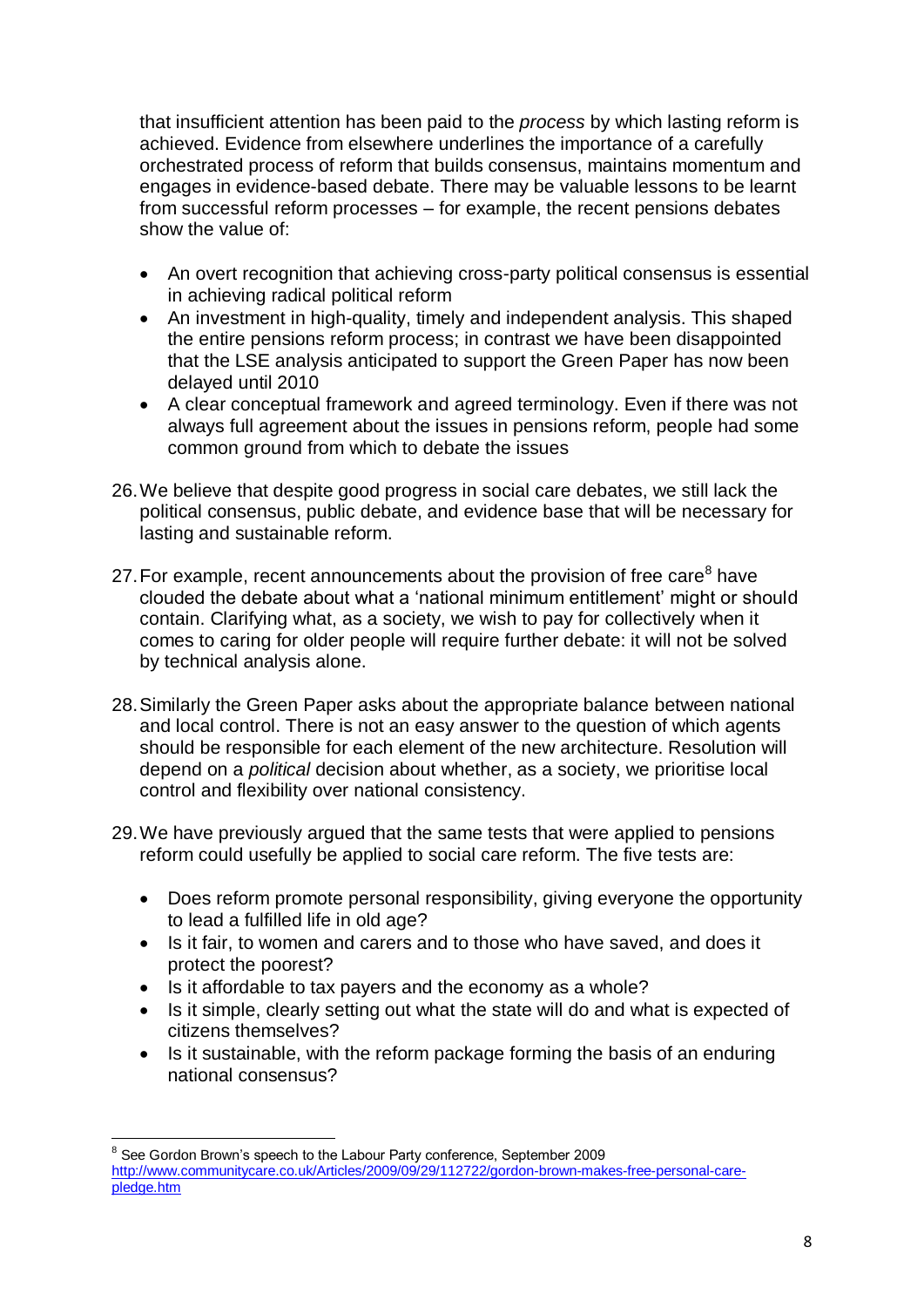30.Finally we believe that the route to reform must encompass both funding *and*  delivery: the two issues are intertwined and more work is needed to align them. The remainder of our response outlines our reflections on both delivery and on funding. While we believe more work is needed to clarify the vision and long-term goals for social care, we also believe that there are a number of steps that can be taken now to improve outcomes for all care users and their carers.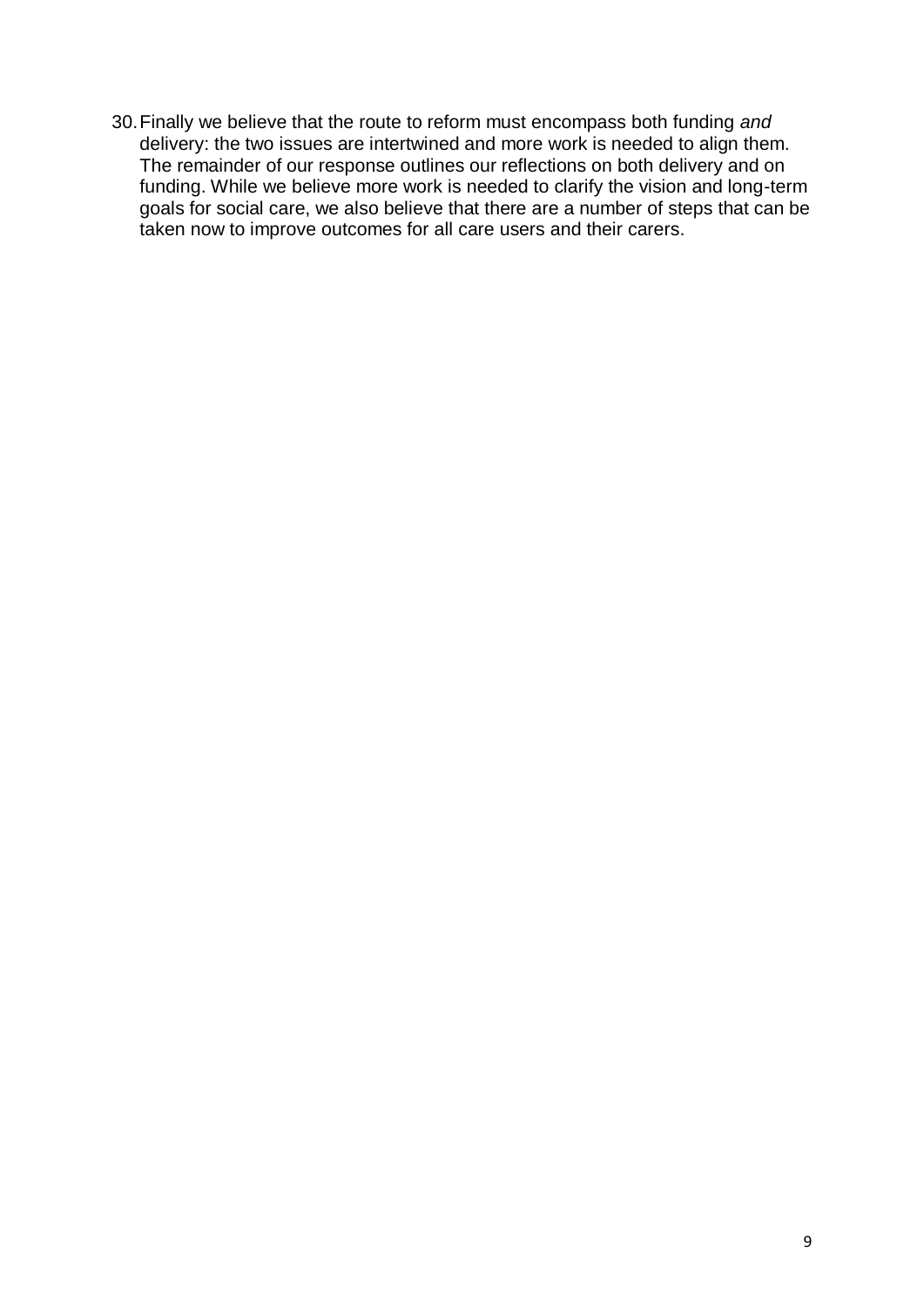# **SECTION 2: REFORM OF THE SYSTEM**

**Question 1: We want to build a National Care Service that is fair, simple and affordable. We think that in this new system there are six things that you should be able to expect:** 

> **Prevention services National assessment A joined-up service Information and advice Personalised care and support Fair funding**

**Is there anything missing from this approach? How should this work?** 

**Question 2: We think that, in order to make the National Care Service work, we will need services that are joined up, give you choice around what kind of care and support you get, and are high quality.** 

**Do you agree? What would this look like in practice? What are the barriers to making this happen?**

31. We welcome many of the proposals contained in the Green Paper. In particular we welcome the following commitments, and in this section we reiterate the key principles we believe should underpin the changes proposed in the Green Paper:

- Clear national framework with a national minimum entitlement
- National assessment
- New strategic market shaping role for local authorities
- Care navigation service available to all

#### **Clear national framework**

- 32.Our research exploring low earners' perceptions and experiences of the care system shows that they find it unfair and confusing. We identified serious information asymmetries which leave the care user in a weak position. We therefore welcome the Green Paper's commitment to a new national minimum entitlement that will end the current confusion experienced by low earners. It should alleviate their concerns about the 'unfairness' of the current system, which are bourne out of a lack of clarity regarding entitlements and responsibilities of the individual and the family.
- 33.However getting this entitlement right, and making it transparent, is crucial. It will not be an easy task to accomplish and government should not underestimate how much work is required to achieve this from the current situation.
- 34.We agree that needs eligibility should be set at a national level (i.e. the equivalent of critical, substantial, moderate or low). However local councils should still have the flexibility to set their own monetary values for different levels of eligibility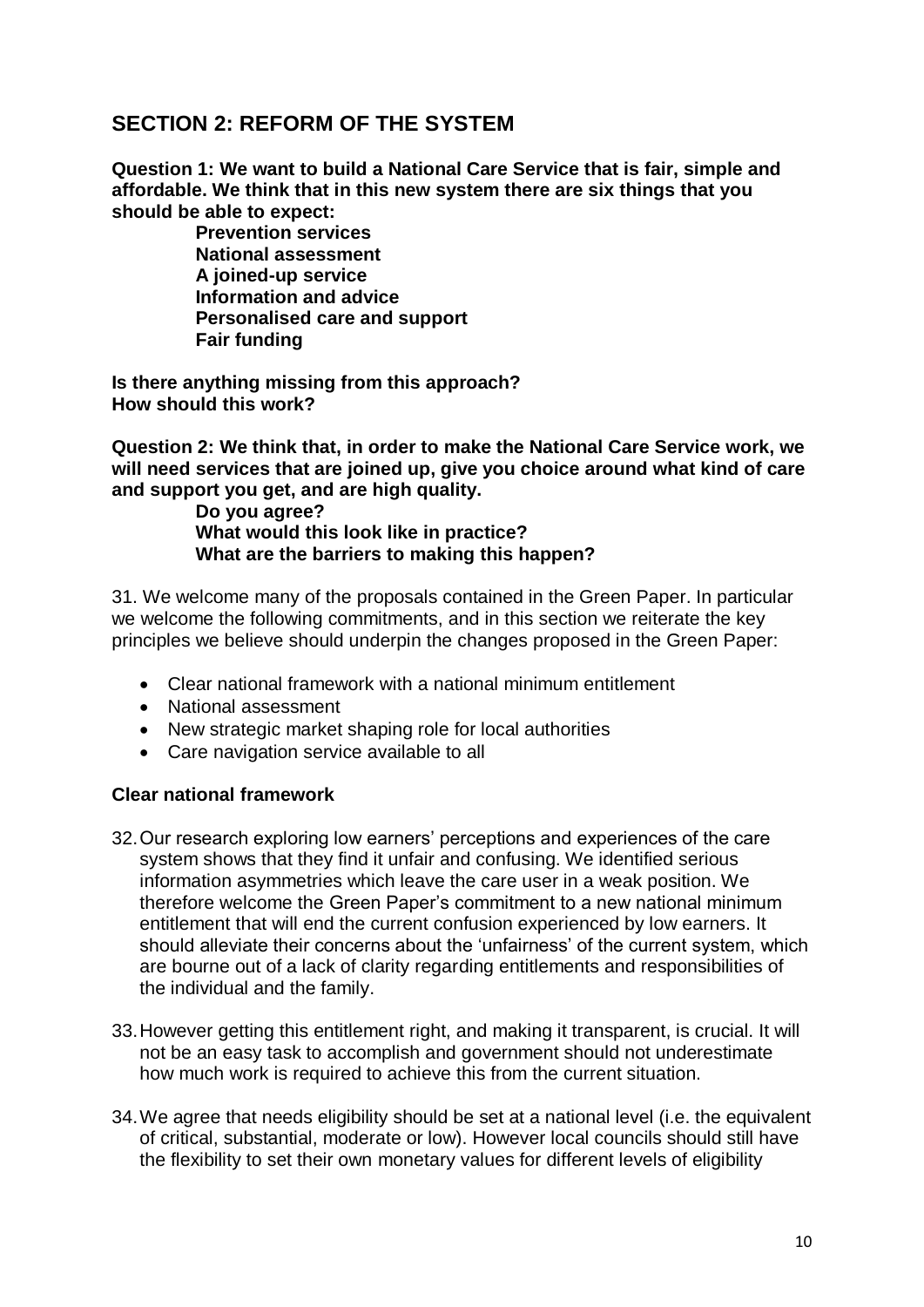(increasingly in a transparent way thanks to personal budgets) to reflect the costs of labour and other local variations that may need to be taken into consideration.

- 35.The *level* at which needs eligibility is set is as important as who sets it. We believe this is fundamentally a political decision that should reflect the government's ambitions for how older people and society are treated in the future, the priority given to preventative care, and the available resources for care funding as weighed up against other priorities.
- 36.We have argued that a minimum entitlement of care should be made to both older people and their carers. We believe it should be part of a clear national framework for care, which would also include:
	- A national regulatory framework
	- Clear delegation of key functions to appropriate agents
	- Greater clarity in the respective roles of individuals, families and the state
	- A national set of eligibility criteria for state contributions<sup>9</sup>

#### **National assessment**

- 37.We welcome the commitment to a national, portable assessment of needs, which we believe will help low earners predict whether they will have to contribute to their care costs and prepare accordingly.
- 38.In the past we have argued that a care and wellbeing assessment should be part of any national minimum entitlement for everyone over 65 and their carers. We argued that this should be divorced from questions about eligibility for state funding, thus tackling problems with the current system that often conflates people's needs with their means. This conflation has led to a situation whereby those people deemed ineligible from a financial perspective do not access a needs assessment: a CSCI study found that nearly half of self-funders surveyed did not have such an assessment. $10<sup>10</sup>$
- 39.For low earners, who need support and should have access to a needs assessment even if they end up self-funding, this conflation can be problematic.
- 40.Earlier Resolution Foundation work on this issue argued that a universal care and wellbeing assessment should be a comprehensive assessment of a person's health, care, social, financial and other needs related to their wellbeing. Our view is that divorcing this wellbeing assessment from means-testing will enable a more interactive process which is focused on the entire spectrum of issues – including for example finances, preventative action around diet and exercise, everyday activities such as shopping and companionship – as well as more formal care provision.
- 41.We believe that this needs assessment should not be a one-off: rather, people should be approached at key life-stages, to reflect the fact that needs change over time. The focus should be on prevention, but it could also be used at the

 9 For more in depth analysis please see *Navigating the Way*, ibid.

<sup>10</sup> CSCI, *A Fair Contract with Older People?* (2008)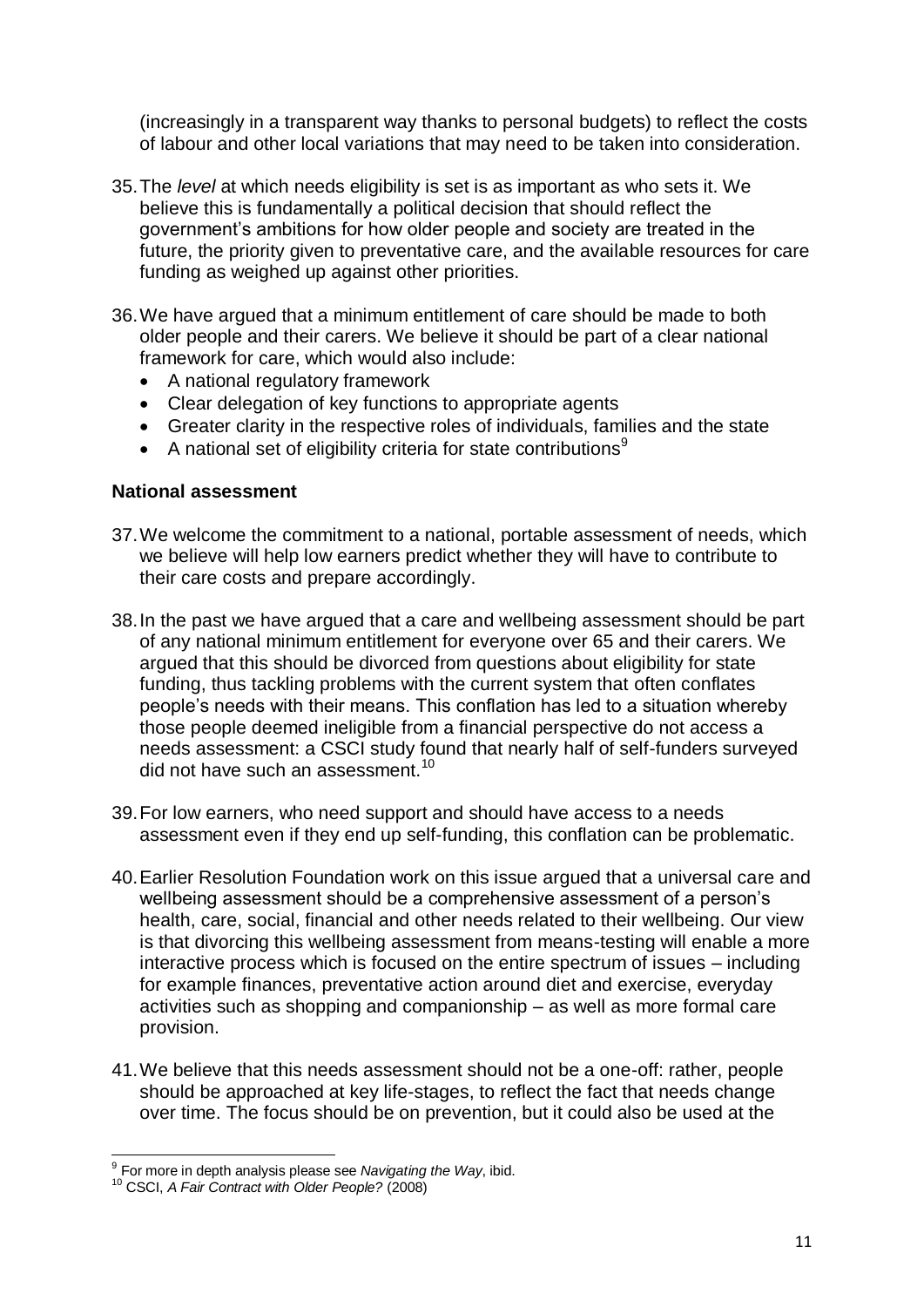point of needing care. This kind of assessment should help individuals to better understand their own needs and access the support which will most help them. Such assessments will also help to raise the profile of the importance of planning and preparing for care in older age.

42.We also believe that these assessments should be extend to any carers involved in delivering a person's care. The needs of carers are overlooked in the current system, and their needs ought to be assessed alongside the older person they care for in order to consider the full range of options that will work.

# **Market shaping role**

- 43.We agree with the Green Paper that local councils have a key role to play in providing a wider range of services in care and support, as well as better quality and more innovative services. Our view is that the local authority role should not only be to address market failure but also to pro-actively shape local markets for care. They need to build their capacity to provide strategic oversight of local care markets. And they need to work behind the scenes to facilitate and encourage this market, help providers to respond to consumer feedback, and to offer flexible, affordable and good quality services.
- 44.Previous work by the Resolution Foundation identified the tools that a market shaping organisation would require to ensure sufficient volume, diversity, quality and affordability of supply<sup>11</sup>. These include:
	- *Comprehensive market analysis* an analysis of the needs of all older people and whether supply is meeting those needs (in volume, type, quality and price) is a vital first step. Data is routinely collected about council supported care users, but not about self-funders. This needs to be addressed, in order to calculate the level of unmet need or care shortfalls.
	- *Commissioning* outcome based commissioning, and commissioning beyond care for the whole population, will help to ensure the wider needs and wellbeing of older people are met
	- *Purchasing* local authorities must consider how their purchasing strategies for state funded older people affect providers and self-funders. This includes balancing spot and block contracting, for example
	- *Sharing information with providers* providers need to be included in the commissioning process, and the comprehensive market analysis should be shared with them to enable them to spot emerging trends and niches in the market
	- *Providing services in-house* this is an important mechanism by which supply can be increased and market failure can be addressed
	- *Shaping on a larger scale* regional or cross-local authority market shaping may be necessary to reflect the real 'places' in which people live
	- *Overcoming barriers to market entry and growth* this covers a variety of activities, including encouraging recruitment and retention, providing business support, overcoming planning barriers and tapping into national pilots and funding schemes

**<sup>.</sup>** <sup>11</sup> Resolution Foundation, *Local Market Shaping* discussion paper (December 2008)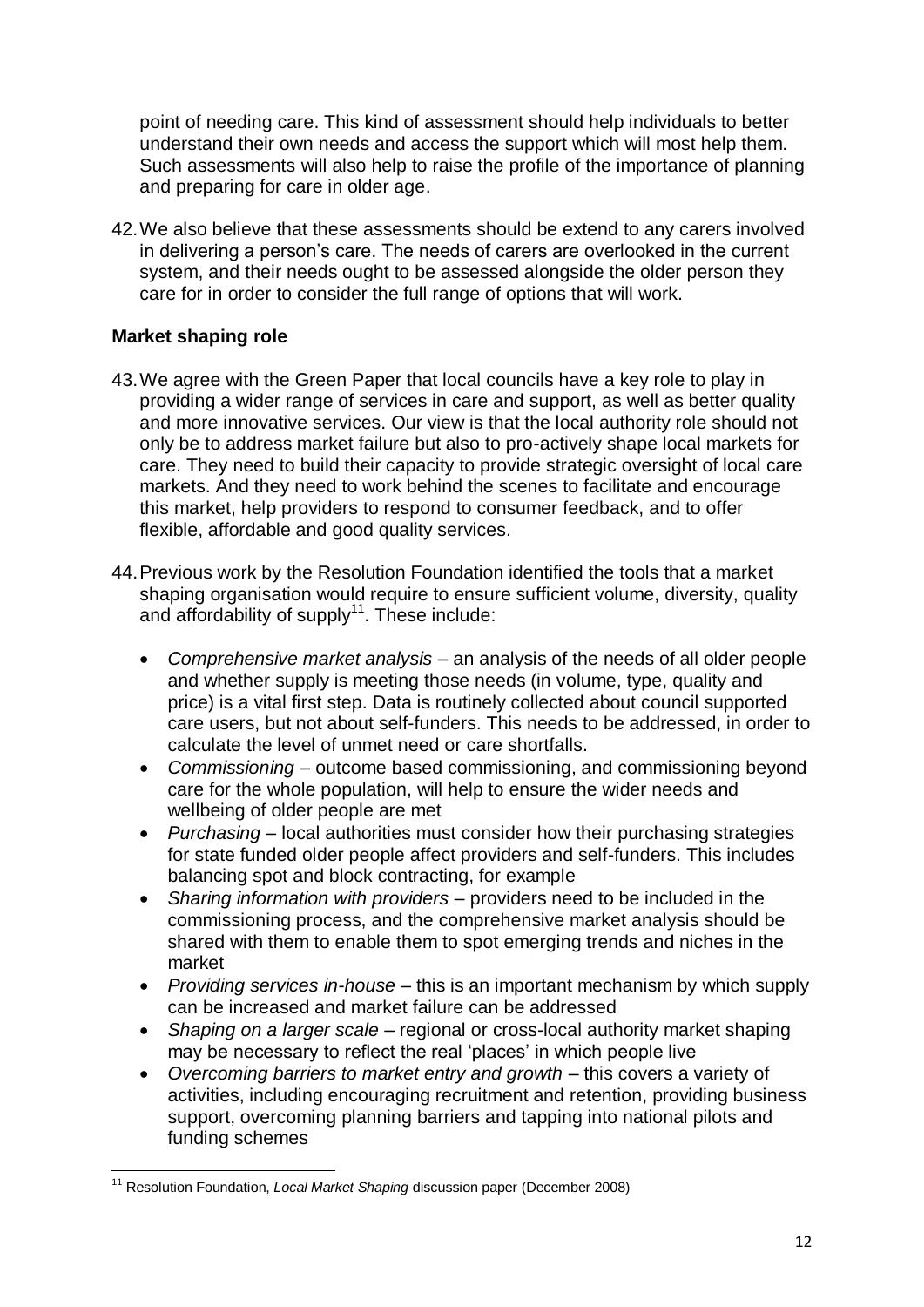- *Improving the health of demand* supply can be stimulated through stimulating demand. This in turn is achieved by creating better informed and more confident 'care consumers'.
- 45.Market shaping should be focused on building healthy demand, healthy supply and stronger feedback loops between the two. It should also find ways of encouraging innovation in response to this feedback<sup>12</sup>. In our view, the priority in coming months must be on *practical* work to build local authority capacity to act as market shapers. Further work is needed to develop metrics for success. We believe these metrics should rest on whether or not healthy demand and supply are established in local social care markets.

46.Healthy demand would involve:

- Clarity about what people are entitled to in old age, and what they will be expected to pay for themselves
- A well-developed system of information, advice, brokerage and advocacy
- Local infrastructure which helps people to access care (e.g. transport, housing)
- A range of products to suit different needs and levels of income and assets

47.Healthy supply would require:

- Effective mechanisms that enable providers to identify and respond to unmet and emerging demand
- Clear communication channels between providers, users and commissioners to facilitate feedback about quality and price
- Low barriers to entry to the market and appropriate freedom for providers to respond to new or changing demand
- Rewards and incentives for providers to be responsive to older people's needs, delivering value for money and quality

# **Care navigation service<sup>13</sup>**

- 48.Older people, their families and carers find navigating the system very difficult. In part this is due to the sheer complexity of the system. There is little awareness of what sources of information are available, and many existing sources are fragmented and overstretched. Historically, the majority of local councils do not believe they have a role in providing information and advice to self-funders and others whose income or assets put them beyond eligibility for state-provided care.<sup>14</sup> All of this is compounded by the fact that often people do not plan for their care, so only start to find out about their options at the point of crisis – for example when they are under pressure to vacate a hospital bed.
- 49.The net result of this is that many people do not know where to turn for help, and risk making poor choices. Equally providers can lose out – poorly informed users may not be aware of their existence, and they may not buy as much or as often as they would if they had more information on their options. We therefore

 $\overline{\phantom{a}}$ <sup>12</sup> Resolution Foundation, *Innovation and Efficiency in Long Term Care* discussion paper (December 2008)

<sup>13</sup> For more in depth analysis please see *Navigating the Way*, ibid

<sup>14</sup> Henwood M and Hudson B., *Lost to the System? The impact of Fair Access to Care* (CSCI, 2008)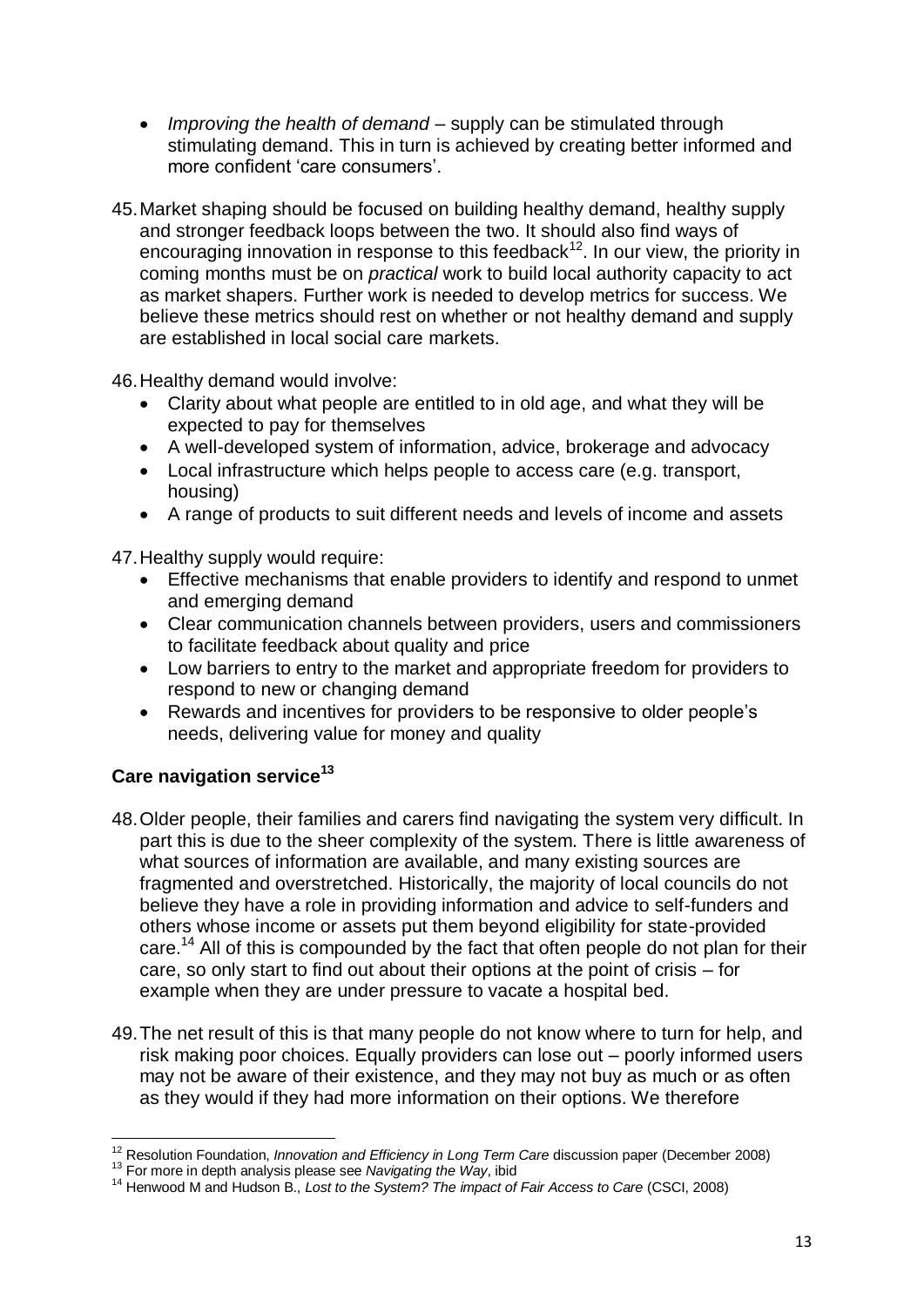welcome the Green Paper's commitment to a national information and advice service as we believe it will address low earners' strong concerns about the complexity of the system, and their low awareness of where to go for help and advice.

- 50.We believe that the provision of advice and guidance about care services should form part of any universal entitlement for older people, supporting people at every stage, building upon but most importantly coordinating and extending the reach of the existing advice sector.
- 51.Our qualitative work and polling with low earners highlighted the following issues in relation to access to information:
	- Lack of integration between social care and health services
	- Lack of clarity about who to approach for information and advice. Most frequently cited places included: GP, Age Concern, family and friends and the internet
	- Current system requires people to know what question they want to ask and responds better to crisis. For example self-funding low earners are not proactively offered support before their money runs out about their options
	- Form-filling is complicated and confusing low earners perceive a high risk that they will not access services they are entitled to because they have not filled in the form correctly

*"Because my other sister done care work when she lived in London and so we sort of knew a bit about the care scheme anyway"*

*"I just sort of do it through friends, you know I ask questions you know what I mean"*

*"I asked friends who had had elderly parents what they had done"*

*"I phoned up maybe six weeks ago and they said they"ll have to send me another form to fill in […] so it took them about four or five weeks to send the form, and then, it was a 16 page form to fill in. And I have filled it in and sent it back but all I want are a couple of rails, I"m not asking for anything else."*

- 52.Central to meeting people's needs is a service which integrates a range of support (information, advice, advocacy) on a range of issues (health, care, housing, finance and entitlements) to help people navigate the care system. This should form the 'first stop shop': a single, integrated source of information and advice, as the Green Paper proposes.
- 53.An important point from our research needs to inform the development of a national information and advice service. Older people do not distinguish between information, advice and advocacy, and so these three types of support will need to be brought together, enabling older people to use them seamlessly under a more accessible and intuitive concept of 'help'.
- 54.This help needs to be understood in the context of a person's care journey. Often low earners get lost in the system, too rich to qualify for state-funded support, but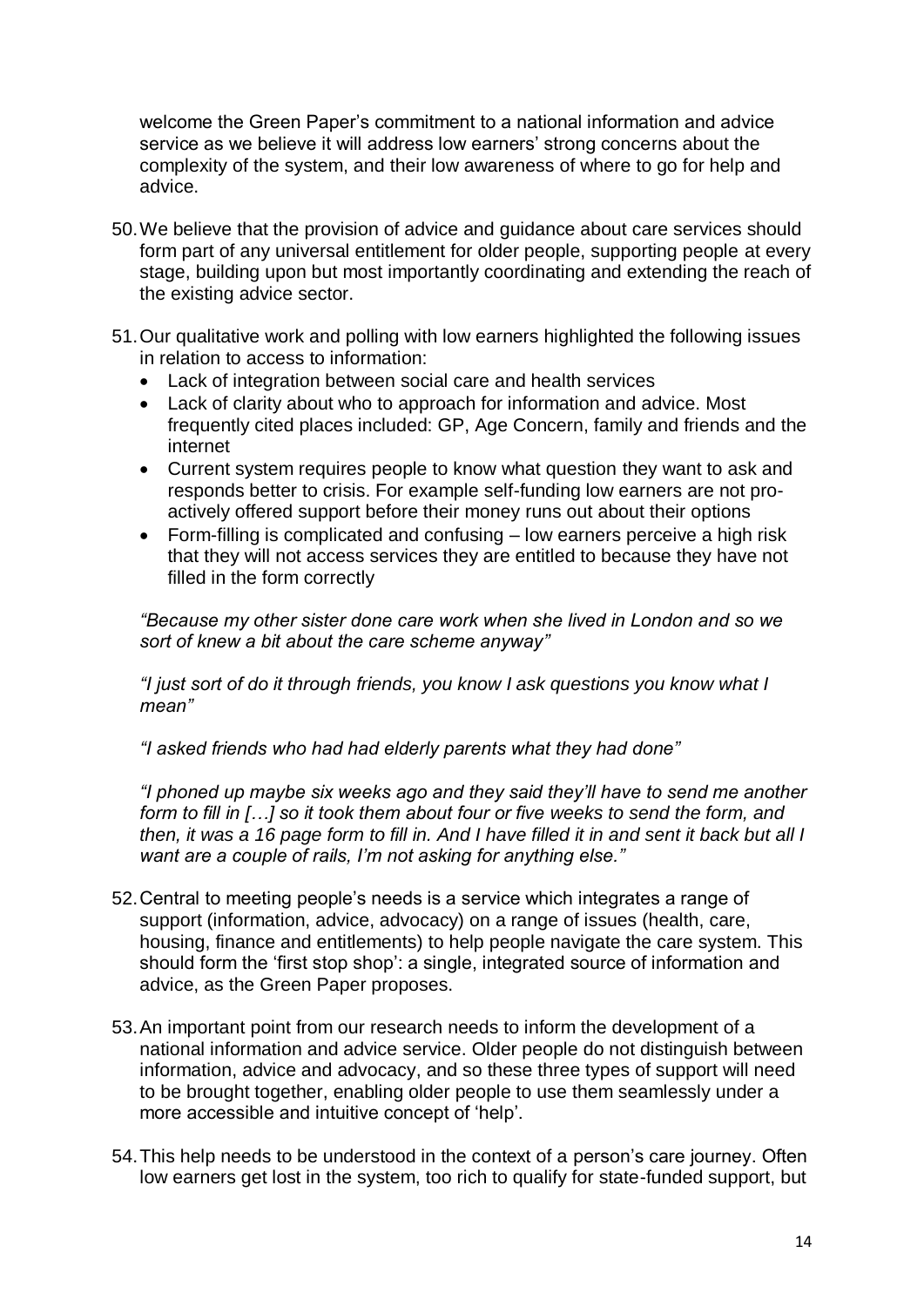finding the burden of their care costs extremely high. Their need for advice is not only at the first point at which they need some kind of care, but also further down the line, for example when their needs change, or when their assets are dwindling thus making them potentially eligible for state support.

- 55.A great deal of further work is required to map the care journeys of self-funders, whose routes in and around the care system are often more complex and opaque than those people whose care is provided and paid for by the state. It is only by taking this approach to the design of a unified information, advice and advocacy service that it can be targeted in the best possible way at those people who need it most.
- 56.There is already much capacity in the system that could be developed. Fragmentation will need to be minimised in the information and advice sector. We also believe that more work will be needed to build capacity around advocacy and brokerage services, the bulk of which is currently delivered by small third sector organisations. We believe such a service should be delivered via the appropriate range and mix of channels. Ultimately it should be a national system, but combined with a network of local 'first stop shops' commissioned by the local authority.
- 57.Finally, we agree with the Green Paper's view that a trusted brand will need to be developed to encourage take-up of advice and information. Government should draw on strategic and social marketing techniques to reach out to all older people and their carers who stand to benefit from these services.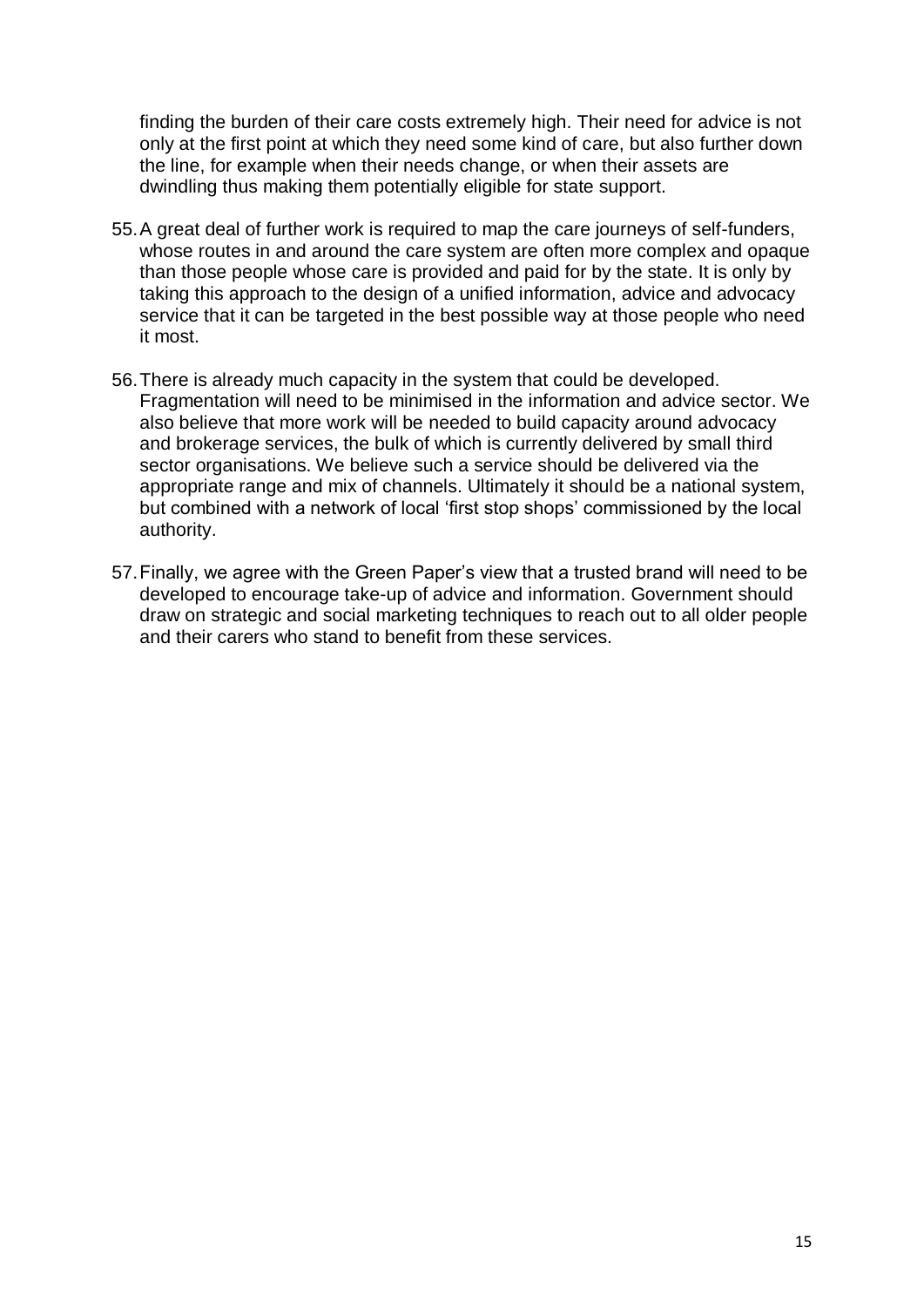# **SECTION 3: FUNDING**

**Question 3: The Government is suggesting three ways in which the National Care Service could be funded in the future:** 

- **Partnership – People will be supported by the Government for around a quarter to a third of the cost of their care and support, or more if they have a low income.**
- **Insurance – As well as providing a quarter to a third of the cost of people's care and support, the Government would also make it easier for people to take out insurance to cover their remaining costs.**
- **Comprehensive – Everyone gets care free when they need it in return for paying a contribution into a state insurance scheme, if they can afford it, whether or not they need care and support.**

#### **Which of these options do you prefer, and why?**

#### **Should local government say how much money people get depending on the situation in their area, or should national government decide?**

- 59.The Green Paper focused on funding options for the future system of social care. It is clear from projections of demographic change that significantly more money will be required, simply to stand still. Already resources are extremely constrained with growing numbers of local authorities tightening their eligibility criteria and restricting funding to those with 'substantial' needs.<sup>15</sup> We agree that a new funding settlement remains critical in the light of demographic change which will increase demand for long-term care over the next few decades, with an increasing number of people living longer but with more complex conditions such as dementia.
- 60.These future needs are in the context of a system where individuals are already contributing significant amounts to the funding of care, either because they do not qualify for state support, or because they want to raise the quality of the care they are using. One recent study estimated that 30 per cent (£3.52 billion) of the total annual spend is purely covered by private funders. Once council charges and top-up fees are included, this private expenditure increases to approximately £5.9 billion, or 50 per cent of the annual spend on social care. Private expenditure represents nearer to three-fifths of the money spent on the care homes sector. <sup>16</sup> All of these estimates exclude the significant contribution of resources in the form of informal, unpaid care.

61.This current system has a number of problems. It is inefficient – for example:

• It incentivises more costly remedial care, which is less complex to organise and to fund than a package of home-based support

 $\overline{\phantom{a}}$  $15$  In 2005/6 this figure stood at 54 per cent of councils; by 2007/8 this had risen to 73 per cent

<sup>16</sup> Forder, J., *Self-funded social care for older people: an analysis of eligibility, variations and future projections*, October 2007 (CSCI)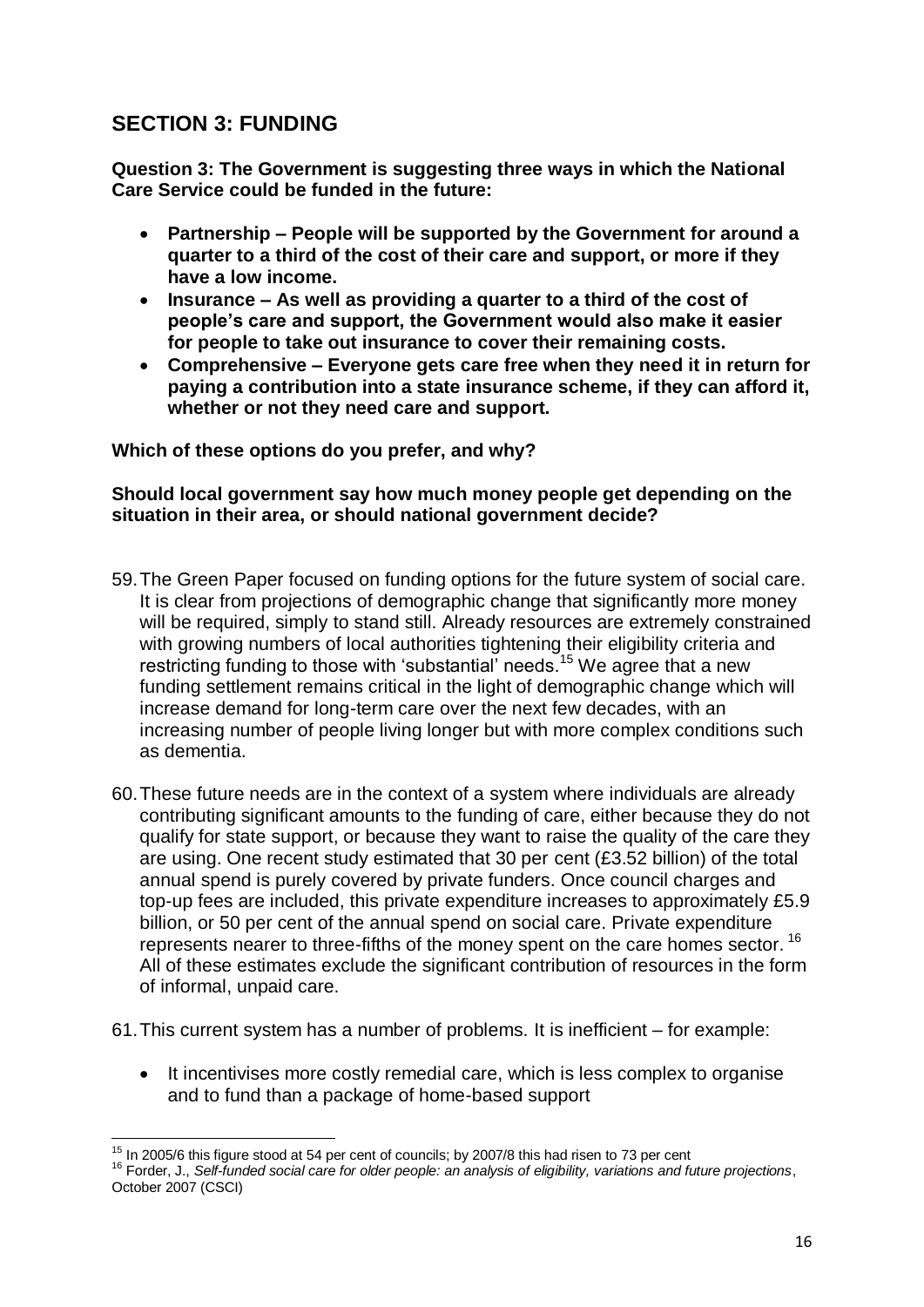- It leads to the premature use of residential care as people are unable to access their assets while remaining in their homes
- A lack of joined up working across social care, health and housing creates inefficiencies and duplication
- It is likely that the prevalence of informal care masks further inefficiencies and a level of unmet need (the Social Market Foundation estimates that 6000 higher-need older people and 275,000 lower-need older people are not having their care and support needs fully met<sup>17</sup>)
- The market for products to enable people to make private contributions to the costs of their care is relatively undeveloped and people are often unaware of, or do not trust, the products that are available.

62.It is also unfair – for example:

- One of the reasons that older people enter residential care early is because they are too rich to qualify for state-supported domiciliary care but unable to access their assets which are tied up in their home
- It creates a two-tier pricing system which penalises self-funders, who lack the purchasing power of local councils block-purchasing provision
- The means test penalises those with modest assets and low incomes and creates a 'cliff edge'
- This 'cliff edge' is not uniform variations in eligibility criteria across (and sometimes within) local authorities make it hard for people to know what they are entitled to, and what they need to plan and save for
- 63.It is clear that additional collective resources will need to be found to simply carry on delivering the current level of provision for care and support. As the Green Paper acknowledges, moving towards a National Care Service implies that additional collective funds will need to be found, through some combination of:
	- Investing in prevention early, rather than spending on remedial action when crisis hits
	- Supporting innovations that help to keep people active, healthy and in their own homes, such as the development of Telehealth
	- Making efficiency gains through the better integration of care, health and housing
	- Redirecting funds from other public services
	- Reforms to the tax and national insurance system in the light of demographic change
- 64.But the scale of demographic change, coupled with a shift away from seeing social care as a safety net to seeing it as a universal entitlement, means that collective resources will be necessary but not sufficient to meet demand. In response to this, the Green Paper consulted about three broad options for funding future social care equitably and sustainably, having discounted a 'do nothing' and a taxation-based option:
	- *Partnership* People will be supported by the Government for around a quarter to a third of the cost of their care and support, or more if they have a low income.

**<sup>.</sup>**  $17$  James Lloyd presentation, November  $10<sup>th</sup>$  2009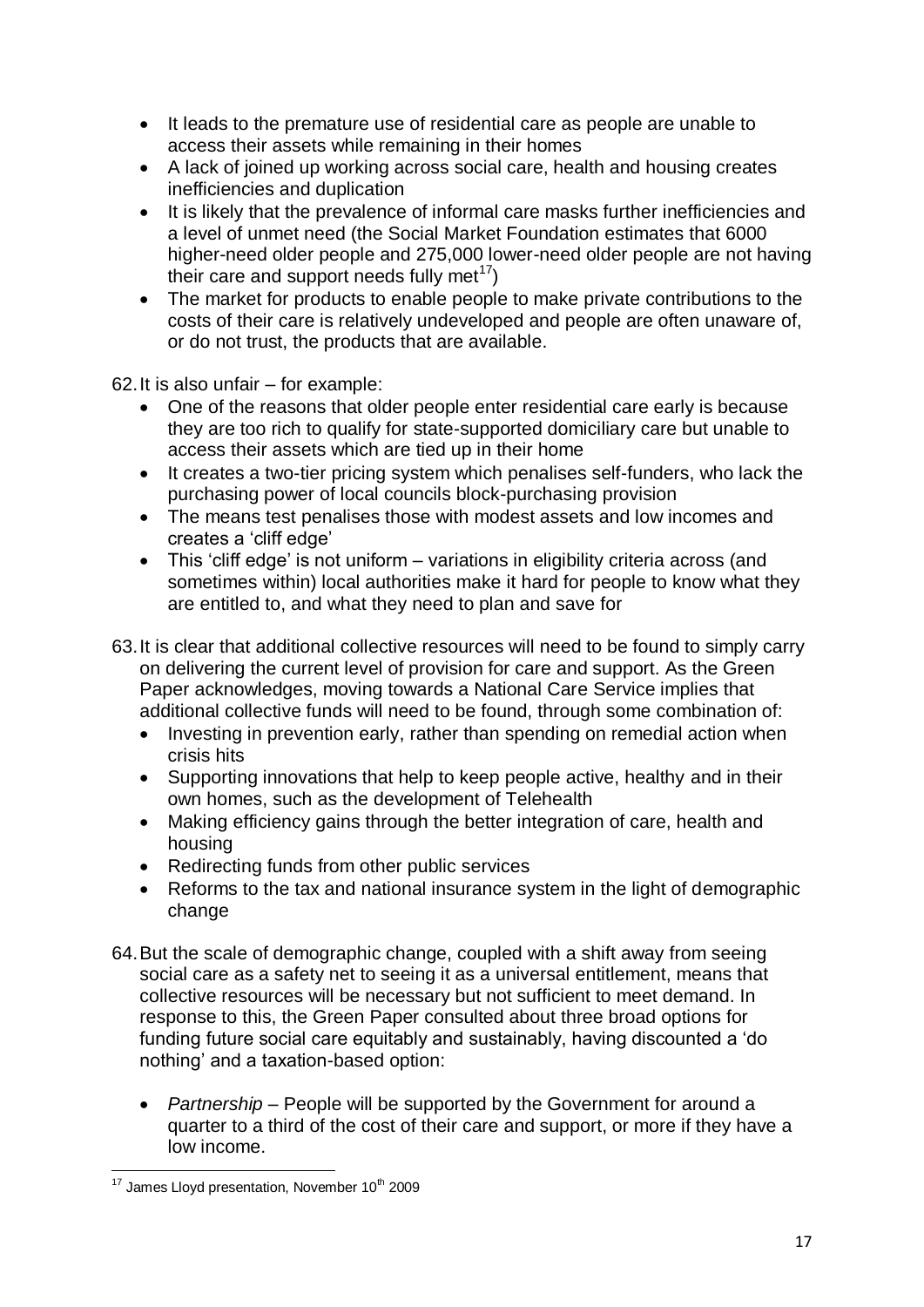- *Insurance* As well as providing a quarter to a third of the cost of people's care and support, the Government would also make it easier for people to take out insurance to cover their remaining costs.
- *Comprehensive* Everyone gets care free when they need it in return for paying a contribution into a state insurance scheme, if they can afford it, whether or not they need care and support.
- 65.Our view is that further work is needed to clarify the terms of the 'universal entitlement' before a lasting funding settlement can be agreed. From the perspective of low earners, further detail is needed on the funding options before they can be assessed against fairness and affordability criteria. It is also unlikely that any single funding model proposed in the Green Paper will provide the full solution to increased demand for social care. Our work at the Resolution Foundation has highlighted some important principles that must be taken into account before entering a detailed debate about the best model of funding.
- 66.First, we believe there is a strong case for a *mixed market* solution of both statesponsored and private funding mechanisms that co-exist and complement each other, and enable individuals to plan for old age through insurance and savings, as well as equity release products designed to help asset-rich, income poor care users. This diversity is necessary to meet individuals' needs, resources, attitudes to risk and inclinations to plan, and a mixed market approach is likely to be the only solution that delivers sufficient funding into the system in the light of growing demand.
- 67.Second, we urge government to explore a *staged approach* to sustainable funding, where new options and approaches are introduced over time to meet the needs of different generations. For example, today's older low earners are assetrich and income poor. A solution which works for them may not be as relevant or effective for younger generations, who are less likely to have housing wealth, and who have more time to save and plan for their old age. A forthcoming paper from the Resolution Foundation highlights changes in home ownership trends and argues that there is a 30 year window of opportunity during which housing wealth can play a critical role in paying for social care. However for the children of the baby-boomer generation, focusing on savings and insurance options as well as tax reforms, will be more important<sup>18</sup>.
- 68.Third, a new funding model remains critical in the light of demographic change, but this model must relate more explicitly to a reformed delivery model that is more efficient, fair and personalised. Enabling the market for social care to work effectively is vital to improving outcomes for older people, and for delivering a vision of greater choice and personalisation.
- 69.While we do not feel the Green Paper provided sufficient analysis of costs and models to reach a firm conclusion on the best way forward, our work with low earners suggests that in the *short-term* a mixed funding model that combines elements of state-supported (though not necessarily delivered) care insurance

 $\overline{a}$ <sup>18</sup> Williams, P., *Home Equity: accumulation and decumulation through the life cycle* (Resolution Foundation, forthcoming)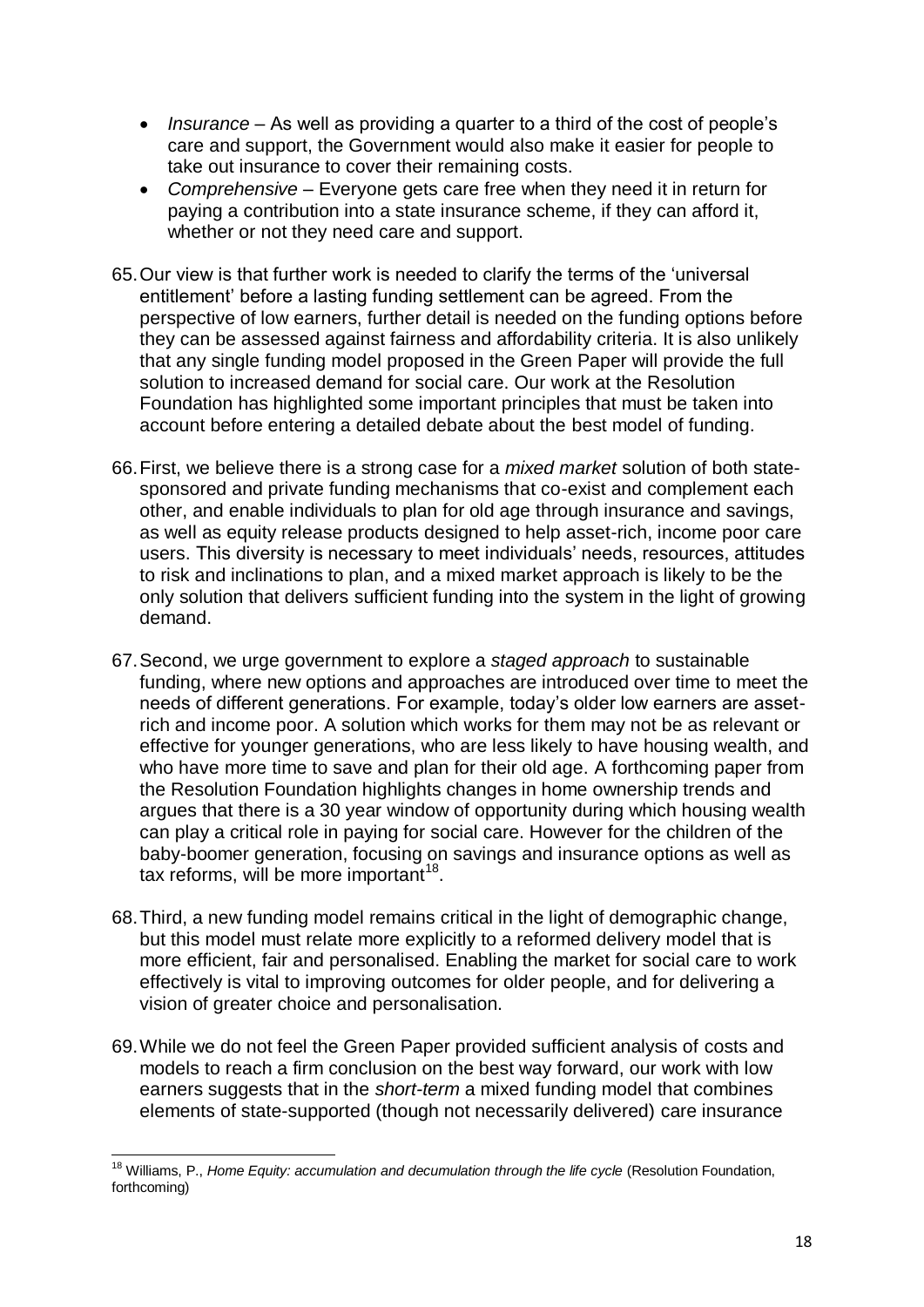and equity release products with a reformed system will best meet the needs of low earners.

70.However we believe that longer-term, much greater consideration must be given to how people can pay for their care during their working lives through a taxbased system or a pre-funded insurance-based model. We believe that for such systems to work for low earners, there will need to be strong incentives in place, and some degree of compulsion to encourage participation. Other research we have done shows that low earners are less likely to participate in voluntary savings and insurance schemes.

*"It"s got to be started a lot earlier, it can"t be started at retirement age."*

*"You can"t really start paying at 65 can you? "Cos what you going to pay with, when you"re not working?"*

71.Our response offers some reflections on how additional resources can be unlocked via direct individual contributions, based on the previous research and analysis of the Foundation.

# **Affordability of paying for care**

72.Before focusing on this question of unlocking more money to fund social care, it is important to reiterate that low earners are squeezed by the current eligibility criteria, and the Green Paper gives little indication of whether or how this will be addressed. Despite their low incomes, over three quarters of low earners are likely to be deemed ineligible for state support (usually thanks to their housing assets), and we believe that the current limits on eligibility – particularly the capital limit of £23,000 – are set very low. Part of the debate following the Green Paper must be about whether as a society we wish to extend these limits, particularly given some evidence that unmet need, measured in hours per week, peaks for quintiles 3 and  $4^{19}$ .

*"How can you pay 400 quid a week on £21,000? It"s a scandal isn"t it? An absolute scandal"*

*"I"ve never asked the state for anything until now, and I don"t want charity now, I"d*  like a little help, but I think what they are charging me now, it's not realistic and *it"s unfair."*

- 73.Regardless of the outcome of the debate about raising the capital threshold, three issues relating to care costs and affordability need further consideration if low earners are not to lose out in reforms to the funding and delivery of social care in the coming months and years.
- 74.First, it is not clear which costs are covered any of the future funding models proposed in the Green Paper. For example, a year in residential care is likely to cost approximately £26,000. Care provision is about £12,000 of this cost; the

**<sup>.</sup>** <sup>19</sup> See presentation by Jose-Luis Fernandez at King's Fund, August 2009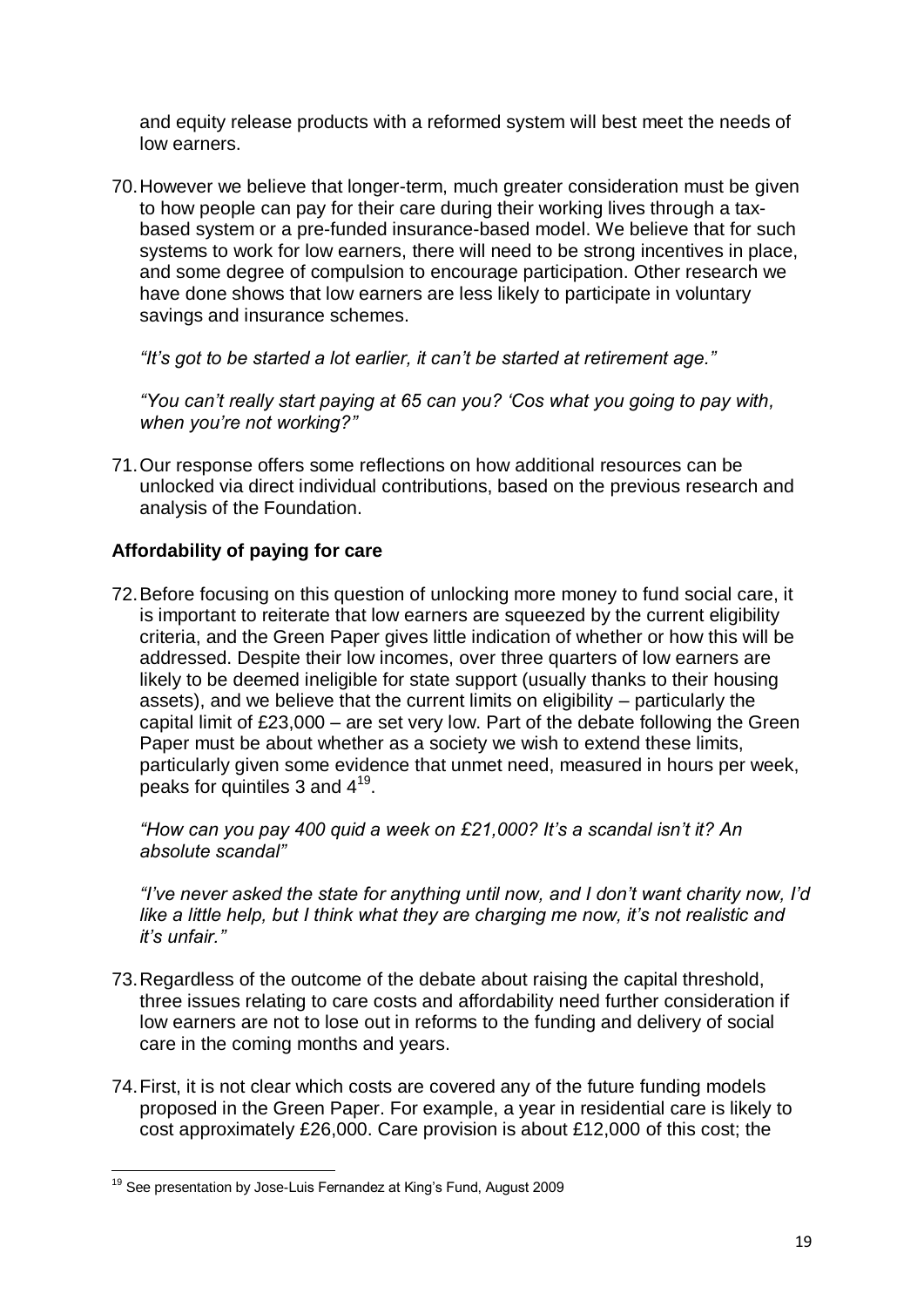remainder is hotel costs, $20$  which are not covered by the funding options presented in the Green Paper. Similarly in domiciliary care, it is not clear whether 'everyday' support – for example shopping and companionship – are included as part of any future funding settlement.

- 75.Gordon Brown's recent promise to provide free personal care for those with the 'highest' needs confuses matters further, creating a cliff edge between those who qualify, and those who are just below, as well as leaving those people with midlevel but long-term personal care needs to accumulate 'catastrophic costs'. Similarly the recent Conservative proposal to create a compulsory insurance model only covers residential care rather than domiciliary care and does not explain how low earners and others lacking the £8,000 required could pay the premium.
- 76.In short, while this lack of clarity and transparency continues it is hard to see how the system becomes any fairer or simpler for low earners to navigate and plan around.
- 77.Second, further work will be needed to speed up financial eligibility assessments. A recent CSCI study found some cases where the outcome of a financial assessment took between three and five months to come through. Given low earners tend to have few savings these months leave people vulnerable to arrears building up and a crisis being triggered.
- 78.Finally any future system of social care needs to consider how to help people to plan ahead. Many people who start to use care as self-funders ultimately qualify for state support as their resources are depleted over the years.

*"I can cope with what I"ve got, but frankly couldn"t afford any more […] I"ve got to look at a year or so ahead though, am I going to be able to do for myself what I can do now, I don"t know […] The way I"m being charged, ideally I would like to put a little away each month and say right, now that is if I need to have more care in a year or so"s time… but at the moment I"m just about coping every month."*

79.For example Buckinghamshire County Council conducted a study that showed that 12 per cent of people whose care was paid for by the council were ex selffunders; however they were disproportionately expensive, as the care choices they made as self-funders were more costly than what was offered by the council. <sup>21</sup> Improving monitoring systems and providing greater support for financial planning is an important part of managing the costs of care to low earners.

*"What the government does is make us poor before they help"*

80.It is worth noting that it is this final point that leads to many low earners feeling that the system is unfair.

 $\overline{\phantom{a}}$ <sup>20</sup> Jose Luis ppt at Kings Fund event

<sup>21</sup> quoted in Henwood, M and Hudson, B., *A Parallel Universe? People who fund their own care and support – a review of the literature* (November 2009)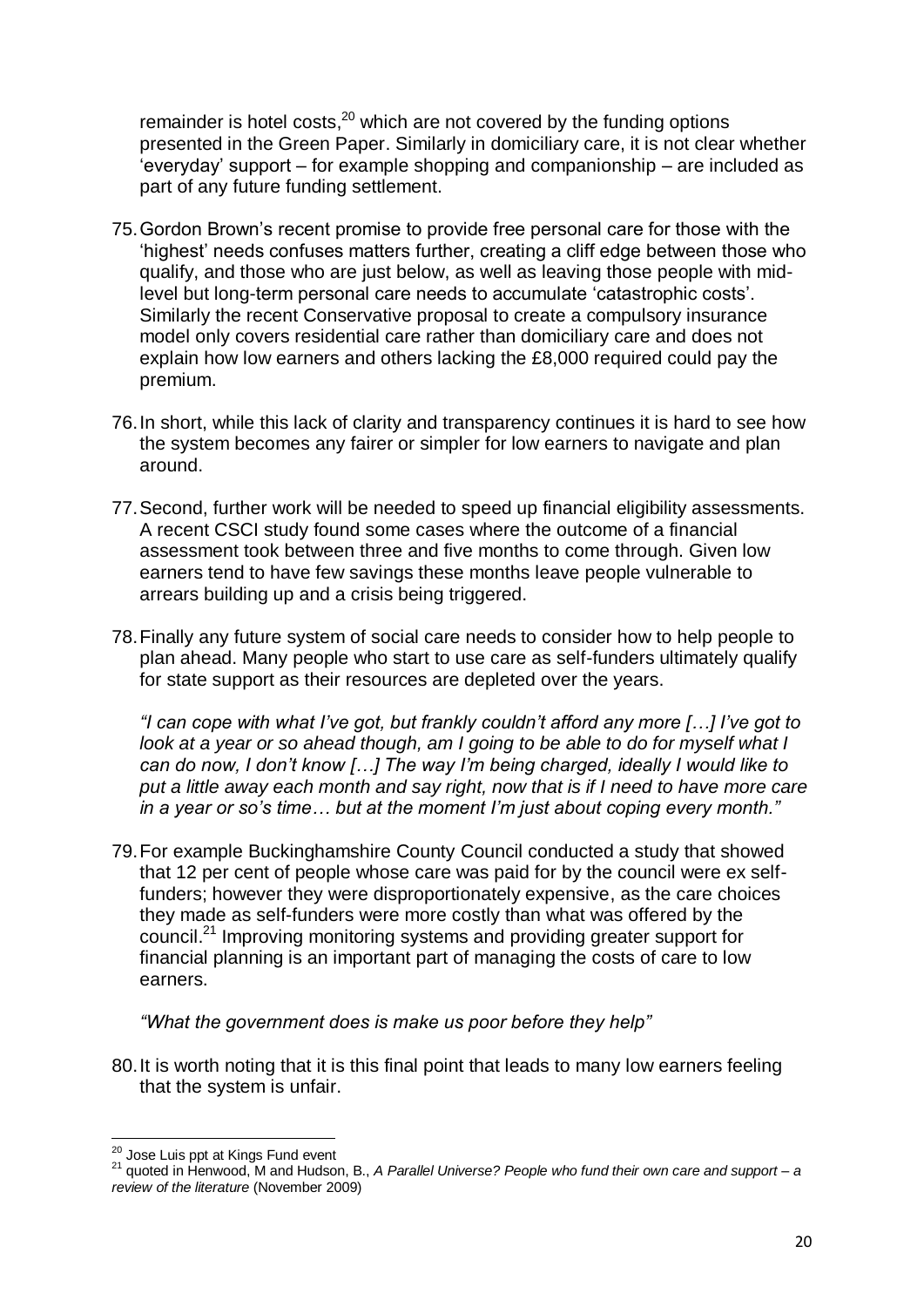"*It"s like people have worked all their life to pay for their home, their bit of savings, whatever they"re going to do with their savings, and then it all goes into, unfortunately they become ill, and then it all goes into their care needs which is quite sad really."*

### **Enhancing individual contributions to the future funding of social care**

- 81.The economic downturn and anticipated fiscal contraction, coupled with demographic change and a decline in the working-age population, all point to the fact that existing collective funds for social care are likely to be in short supply. Already local councils are tightening eligibility criteria for state-sponsored provision, with 73 per cent of local authorities restricting funding to those with 'substantial' needs. Therefore it seems inevitable that one way or another direct funding by individuals will need to increase. This is all the more so the case if government is committed to expanding what counts as 'care' through the development of a National Care Service.
- 82.To facilitate this, work needs to begin now on developed a range of markets that will help people plan and pay for long-term care. Differing care needs, resources, attitudes to risk and inclinations to plan meant that a single funding mechanism is likely to prove inadequate. In our work on funding options at the end of 2008 we identified three potentially mixed markets that could facilitate an increase in direct and indirect funding by individuals $^{22}$ .

#### *Equity release*

- 83.First, we considered equity release products. These could be particularly relevant for the current older generation. However there are a number of issues for low earners with the market for equity release products as it stands:
	- Access is restricted for owners of lower value properties
	- The relatively large initial minimum drawdown risks benefit recipients losing their entitlements
	- The product remains unpopular with low earners they do not trust it following the negative press around 'sale and rent back' schemes. It is seen as 'unfair' to not be able to pass on a house to future generations
	- Independent Financial Advisers and brokers are reluctant to sell the products due to their complexity. Regulations introduced over the last decade now require brokers to obtain a special licence to sell equity release products
- 84.These issues are not insurmountable. State support for equity release could help the private market to develop, as well as improving trust in the product. Government could encourage the development of equity release products – and potentially supply them directly – for those who only need relatively small amounts of equity to pay for domiciliary care or preventative measures such as home modifications.
- 85.We recently held a workshop to discuss these issues with local councils. The findings of our more recent work on how to improve and scale up existing equity

**<sup>.</sup>** <sup>22</sup> Resolution Foundation, *Facilitating Increases in Long Term Care Funding* discussion paper December 2008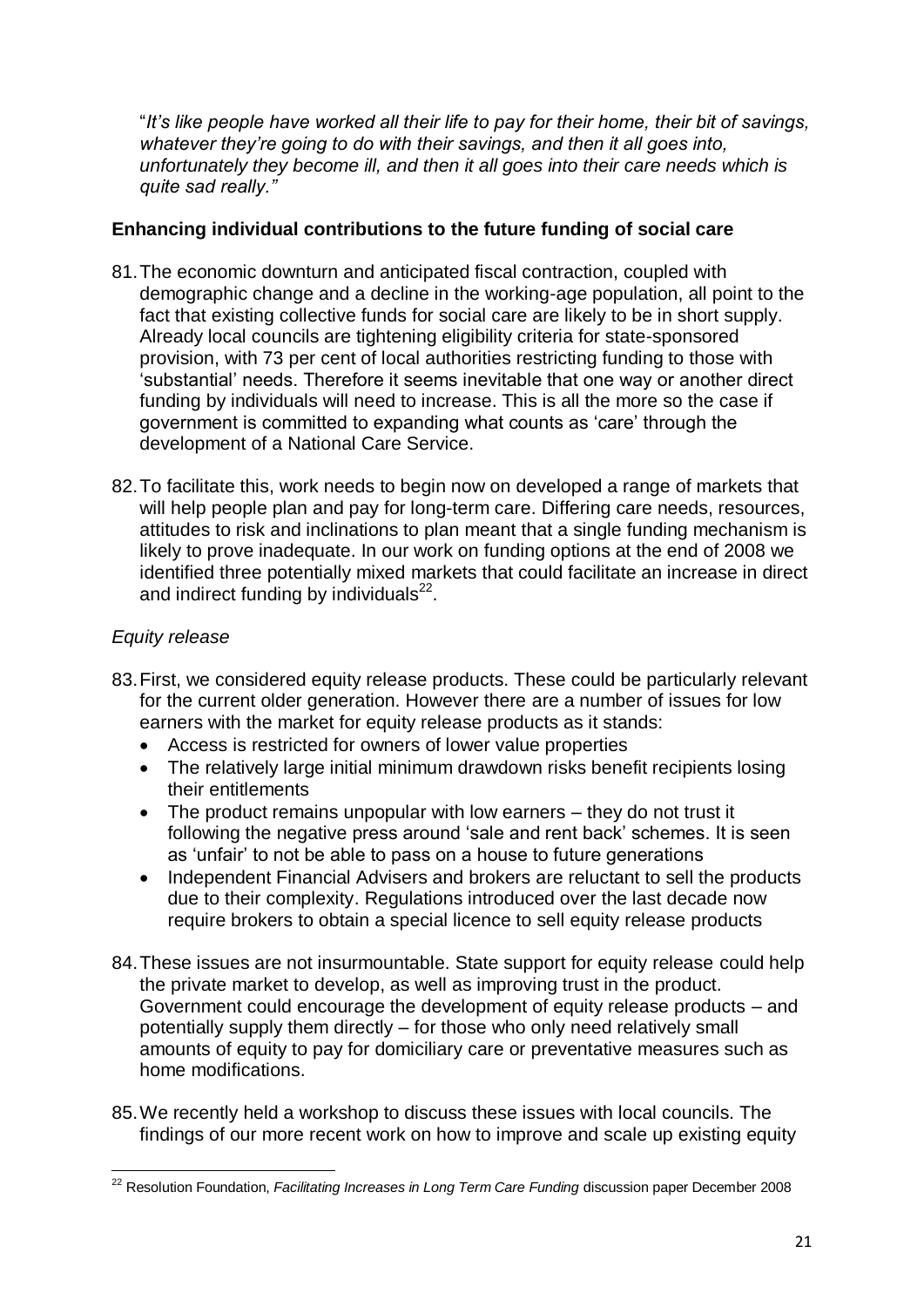release and deferred payments schemes is forthcoming, and will be available from our website, [www.resolutionfoundation.org.](http://www.resolutionfoundation.org/)

#### *Long-term care insurance*

86.Second, we considered pre-funded (as opposed to immediate need) long-term care insurance. As the Green Paper argued, such insurance schemes pool risk across society and therefore have associated welfare benefits. However, as with equity release schemes, there are currently market failures in existing insurance models that need addressing. For example providers face difficult pricing decisions because of the uncertainty associated with longevity estimates, resulting in premiums that err on the side of caution. Conversely individuals tend to underestimate the risk that they will need to fund care, meaning that they perceive the premiums to be poor value for money, resulting in low take-up.

*"You never seem to qualify for the one thing you need and the premiums are horrendous, and it would probably be the same for long term care"*

87.The result of this is that there are just 40,000 'pre-funded' products sold each year – a tiny number given the 9 million people aged 65 or over who are not entitled to state support when it comes to care. Similarly, the 'immediate needs' annuities – which only pool risk among those already needing care – are only bought currently by very wealthy households.

*"If we"re all going to pay in, say from age 25 for example, I think you"ll find a lot of people would want to have guarantees that it"s not going to be the same as collapsing pension fund and whatever, and that the government aren"t going to misappropriate those funds and gear them elsewhere and will it still cover my residential care and whatever"*

88.For low earners specifically two further issues arise. First, current long-term care insurance products are out of reach simply because the premiums are too expensive to pay for. And second, our analysis indicates that low earners are generally less likely than higher earners to take up insurance products. For example only 39 per cent of low earners have a life insurance policy, compared with 58 per cent of higher earners – a pattern that is mirrored in ownership of payment protection, contents insurance, income protection and critical illness products. This may point towards the importance of incentives and soft compulsion (similar to the auto-enrolment model being introduced for pensions) to encourage take-up.

*"You will always get those that hedge their bets and then rely on others, so I would make it compulsory."*

89.The Green Paper posed the question of whether any future insurance scheme should be delivered by government or the private sector. Our view is that a statesponsored model will generate higher levels of trust and increase the range of options for developing products that meet the needs of low earners. For example, equity release models could be used to enable asset-rich, income-poor low earners to pay the premiums of an insurance scheme. The National Care Fund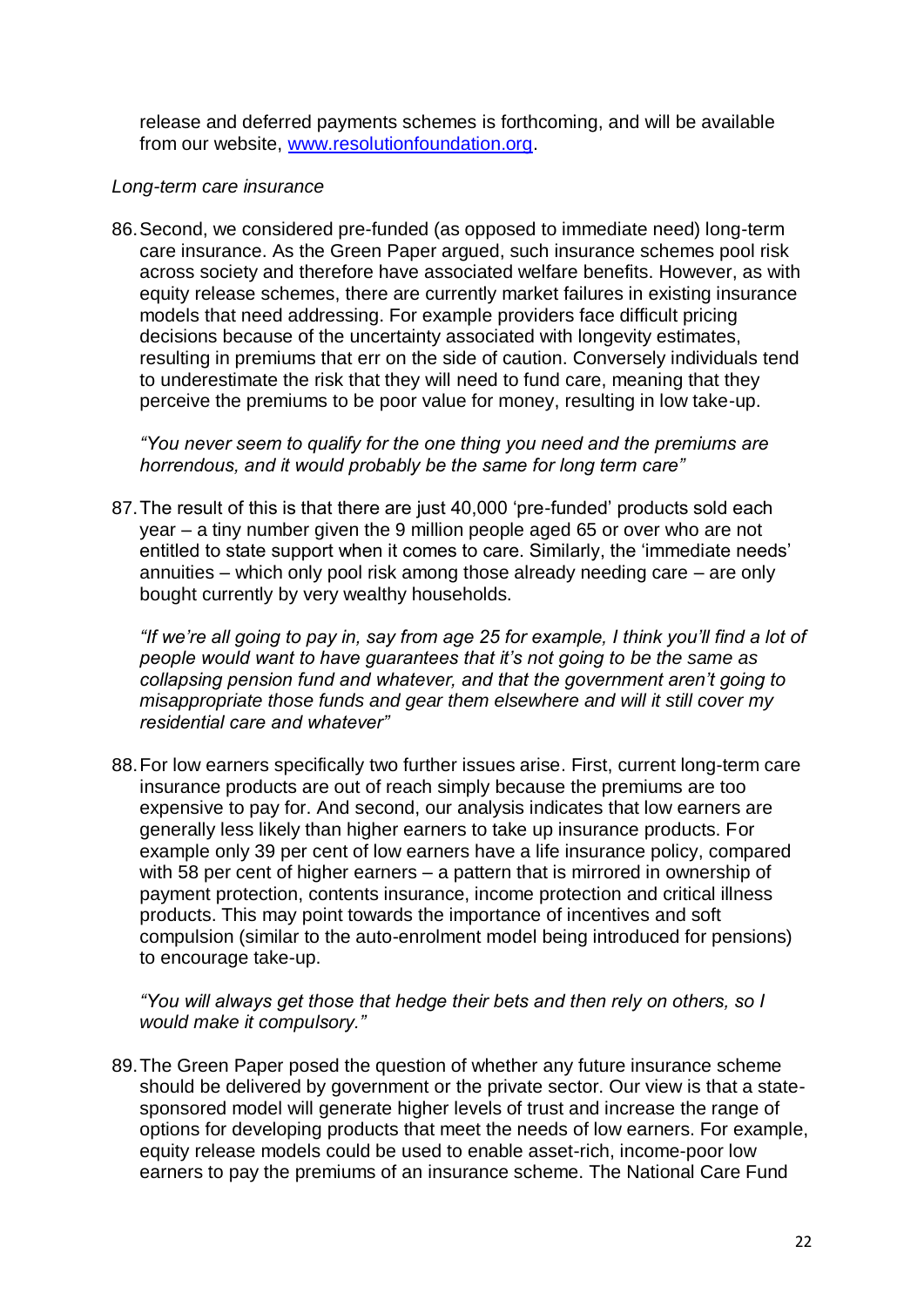proposed by the International Longevity Centre is an interesting model which is based upon ability to pay rather than on risk alone, and offers flexible payment options including the use of equity release.

90.There is no reason that the functions of an insurance scheme could not be delivered via the private sector. However, the government would need to take action to tackle the issue of low trust in this solution. It would also need to play a role in terms of ensuring that people had access to appropriate and affordable financial advice, and if the insurance scheme was compulsory, there are obvious regulatory implications for the state.

#### *Long-term savings products*

91.Finally we considered a third market – that for long-term savings products. Among the post-baby boomer generation it is not clear what asset holding will look like in coming decades. It is quite possible that higher levels of personal debt among younger cohorts coupled with delayed access to the housing market will have a significant impact on the housing wealth enjoyed by future generations. Therefore identifying and supporting alternative asset-building vehicles is an essential part of helping people to plan for their old age.

*"They should have something like the Child Trust Fund, encouraging people to save for their old age. But I think people have been put off by the trouble with the pension funds. Saving for long term care could turn out the same way."*

92.While awareness of privately-provided products such as ISAs and pensions is widespread, it remains the case that many people enter retirement with inadequate savings. The government is already moving to tackle this issue through improving personal pension provision, including the introduction of autoenrolment and personal accounts. Specific and progressive tax incentives at the point of saving coupled with soft compulsion could help to encourage further saving for old age among younger cohorts.

#### *Stimulating demand as well as supply*

93.Concerted industry and state action could provide a comprehensive range of product options that co-exist and enable individuals with different care needs, resources, attitudes to risk and inclinations to plan to approach long-term care in a way that best suits them. However, our work with low earners suggests that the barriers to take-up of long-term care financing products are also rooted in demand-side market failures.

*"[My dad] had always been fit and healthy up to that time he had the heart attack […] I don"t think enough people do think about, you know, the future […] That would have been a good think to think about doing for my dad, or my dad doing, years ago"*

94.Individuals' ignorance or unwillingness to consider the need for long-term care financial planning will need correcting if products are to be taken up: improved demand would be likely to stimulate supply better than improved supply would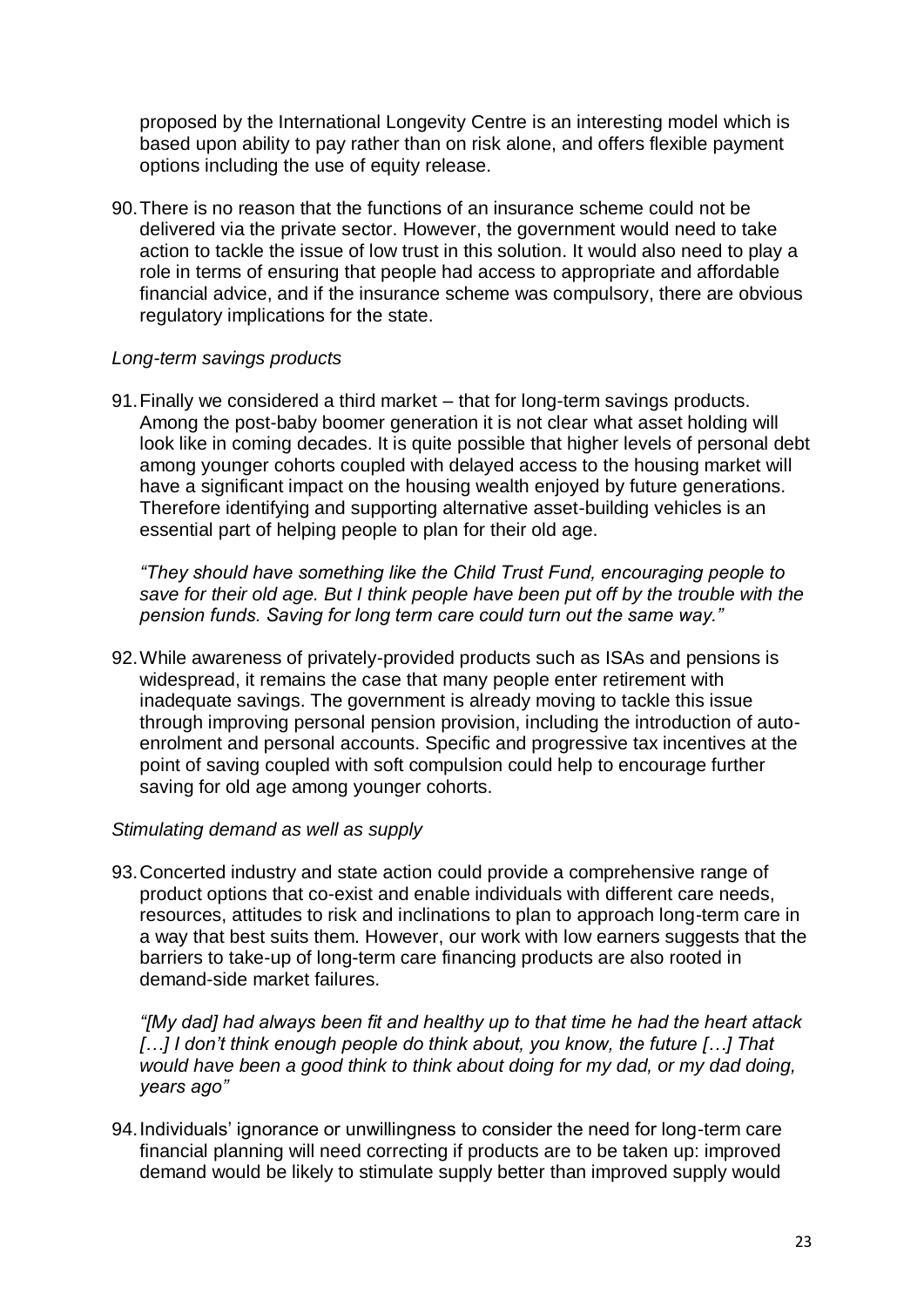encourage demand. Qualitative work and polling which we have carried out with low earners indicates low levels of awareness about the need to plan and pay for care. People were sceptical about the value for money of privately-delivered schemes and were much more amenable to state-run equity release and insurance schemes, where there would not be a profit motive. It was also felt that a government scheme would be more trustworthy than a financial provider product.

- 95.These insights point to the importance of thinking about the future funding of social care as a *staged approach,* rather than a choice between different funding models, whereby mandatory schemes and working-age solutions to funding are introduced over time, as the public case is made and communicated about the importance of planning for old age. The state must take responsibility for ensuring that the reality of long-term care funding is communicated to the public with urgency and honesty.
- 96.Work can begin on this now, and we believe that action designed to improve supply of, and demand for, appropriate products should be taken regardless of the wider debate about funding and reform of social care. Working in tandem with financial service providers, who have an interest in increasing demands for their products, the state also has a duty to ensure that good quality, objective money guidance is provided that covers the full range of available products and allows individuals to select solutions most appropriate to their circumstances. Armed with this knowledge, individuals will then be better placed to take responsibility for their long-term care needs and plan appropriately.
- 97.The Green Paper is at risk of posing a false choice between funding options. Rather, the debate must focus on how to achieve a staged approach towards a sustainable system that engages working-age adults in planning, saving and insuring for their care through a variety of mechanisms. The policy intention must be to increase collective and individual contributions to the costs of care simultaneously. This will require a range of approaches.
- 98.In addition, the government will need to think about how best to combine and blend the different markets we have described here. For example, can we create a system whereby individuals can pay for insurance premiums using a deferred payment or equity release option? Could people use an insurance-based model to cover the costs of their residential care, while accessing an equity release scheme to pay for their hotel costs? This is the kind of level of detail that now needs to be addressed to move the debate forward.
- 99.The process of reforming social care still has a long way to go. We urge the government to work closely with stakeholders to clarify outstanding questions, and to design an approach that communicates the necessary ambition and urgency to all concerned.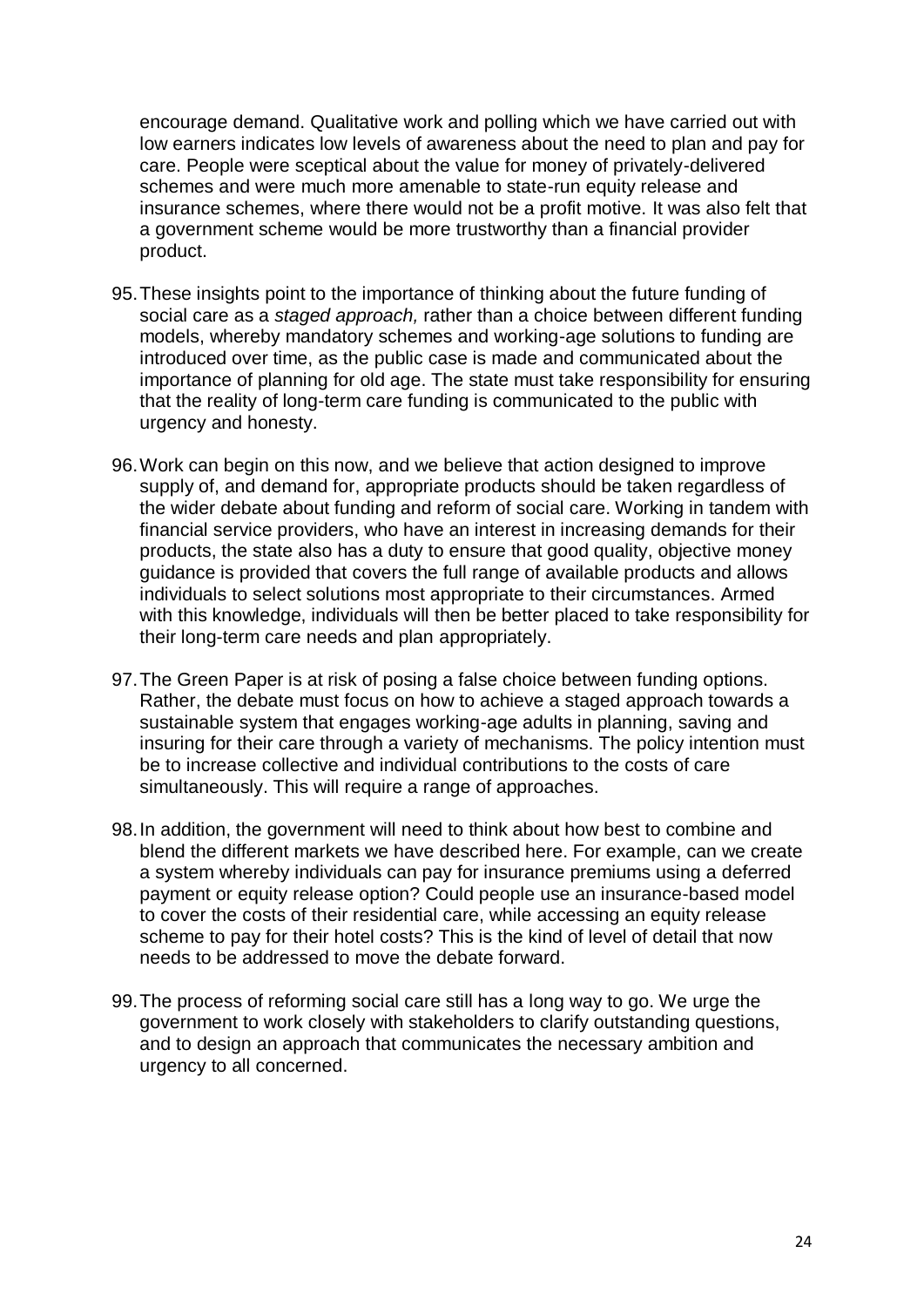# **ANNEX A: summary of in-depth interviews with self-funding low earners conducted in October 2009<sup>23</sup>**

# **Kathy, North London**

Helped to organise care for her 85 year old father Dave, along with her four sisters

#### Profile of care receiver

- Dave, aged 85
- Started out as a radio engineer and also worked for a newspaper just before WWII
- He went into the Army to fight in WWII
- He started as a car salesman in his late 20s and that's what he worked as for the rest of his career (worked for companies but also worked for himself on many occasions). Even did a few deals recently.
- Dave got married in his late 20s and has five daughters aged 62, 54, 52 and two twins aged 50. He did have a son but he died of complications with Hepatitis C and liver disease when he was in his 50's.
- He left home around 1973 and was absent from his family for about 6 years
- His first wife passed away 30 years ago but they were already separated and he was already with his second partner who he married after the death of his first wife.
- He married again after divorcing his second wife and this was when he came back to his family
- When his third marriage ended he went back to his second wife who he stayed with for 33 years
- Dave stopped working full-time in his 70's although Kathy said he never really stopped working- still gets on the telephone and does deals, etc.
- He had a heart attack nine years ago in 2000
- He was diagnosed with lung cancer in March 2009
- He started receiving care at home in April 2009
- Dave's second wife had a brain tumour and passed away in June 2009
- He has lived all over Greater London, now lives outside of London and has been in his current house for 16 years which he owns
- Dave's eldest and middle daughters live near him

#### Care Journey

• Dave had a heart attack about 9 years ago.

<sup>1</sup>  $23$  All names have been changed to protect the identity of the respondents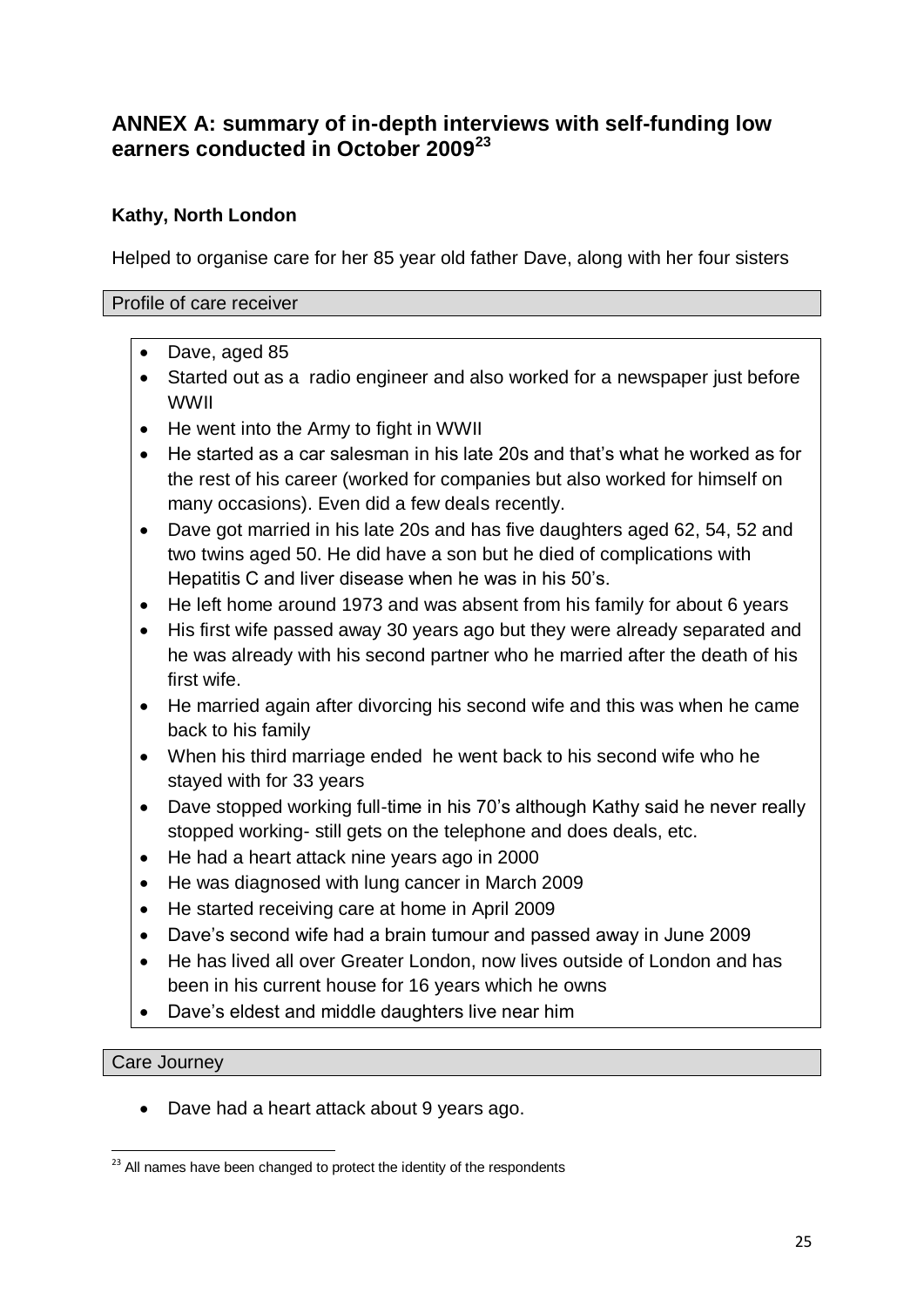- He got back together with his second wife and she did everything around the house for him, really took care of him.
- He was diagnosed with lung cancer in March 2009.
- Unexpectedly, Dave's' second wife was diagnosed with a brain tumour around May 2009 and died shortly after.
- Kathy said that if Dave's' second wife was still alive they probably wouldn't have needed to hire a carer or if they did, it wouldn't be for as much time as they have now.
- She was saying the carer really does the stuff that they can't do because they're his daughters – personal care, etc.
- She said he'd never considered previously that he might need some form of care: *"I think he thought he was going to be looked after for the rest of his life by women!"*

# Typical Week

- Dave receives 30 hours of care each week
- The carer (from an agency) comes round three or four times a day makes all three meals and provides personal care as well– baths, etc. Sometimes looks in on an evening to make sure he's okay.
- He goes to bed around 10pm.
- $\bullet$  Kathy and her sisters do all of the other work change beds, ironing, hovering, etc.: *"When I go there I always stay down there with him and then my other sister she went there on Saturday for the day with her husband. So he"s quite fortunate that we"re always sort of, we sort of do a little rota, like my sisters taken him to hospital today and then my other sister she goes up changing his bed and takes his washing in and his ironing, she has an ironing lady, and then when I go there I do it. So we sort of got, also, with the care we"ve also got a little rota going."*
- Dave's' neighbour below looks in on him and actually heard him once when he fell.
- He now wears a lifeline alert around his neck.
- Kathy is happy with the care he receives but pointed out that she and her sisters do a lot of what a carer would need to do so they are very lucky they can do that for him.
- Dave is very sociable so an important aspect of the care his daughters provide for him is company

#### Funding

 A friend of one of Dave's' daughters used to work as a carer so she was able to advise them on what they needed to do once they realised Dave needed care: *"One of my sisters friends used to work as a carer down [where he*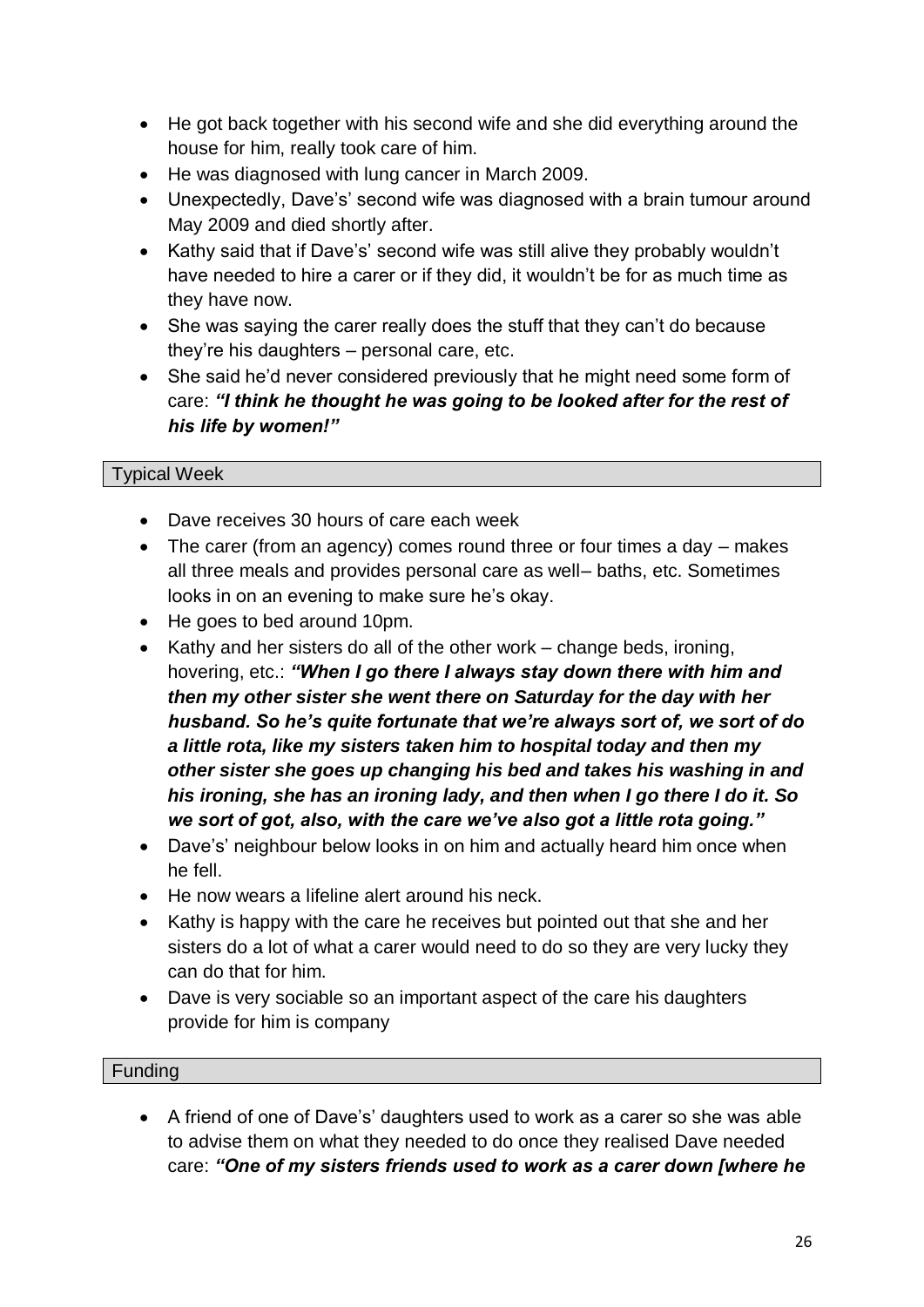*lives], so she knew who to, sort of, anyway it was done through social services..."; "Because my other elder sister done care work when she lived in London and then my sisters friend so we sort of knew a bit about the care scheme anyway...we knew that you don"t get it for nothing if you"ve got a little bit of money or property."*

- They got social services in to do an assessment and were very pleased with the level of service they received. Kathy said they came in right away and were very quick and efficient.
- She said for the first few weeks her dad didn't have to pay but after that time he had to start paying for the care he was receiving.
- MacMillan Cancer Support also worked quite closely with social services to provide a joined-up service for Dave.
- From the assessment they were able to get rails fitted in the house for Dave so he could get around a bit easier. They also got him a more suitable Zimmer frame as his previous one was too big.
- Independence is very important for Dave so they knew it was important that he stay in his house as long as he can. She said he would hate being in a care home.
- He didn't qualify for funding support as he owns his own home and has savings.
- One of his other daughters handles his bank accounts and his finances in general.
- He currently lives off his savings and the money that his wife left him and this is how he pays for his care.
- He also receives incapacity benefit as he has cancer.
- Kathy feels it's unfair that her father worked hard and saved all of his life and now all of his money is going on paying for care, etc.: *"I do feel like my dad worked all his life and I think when people get to a certain age or they have a serious disability or they need care I think it should be funded...And then people that have actually, maybe not even worked, or worked or whatever, if they haven"t got anything, or they haven"t got any money or they haven"t got any property, then it"s all funded isn"t it? It"s like people have worked all their life to pay for their home, their bit of savings, whatever they"re going to do with their savings, and then it all goes into, unfortunately they become ill, and then it all goes into their care needs which is quite sad, really."*
- It sounds like his daughters also help pay for various things. For example, Kathy said that one of her sisters has always paid for his golf club membership which costs around £800 - £1000 a year. This was the first year she didn't pay it as their father is now too unwell to pay golf. She mentioned that a couple of her sisters have quite a bit of money.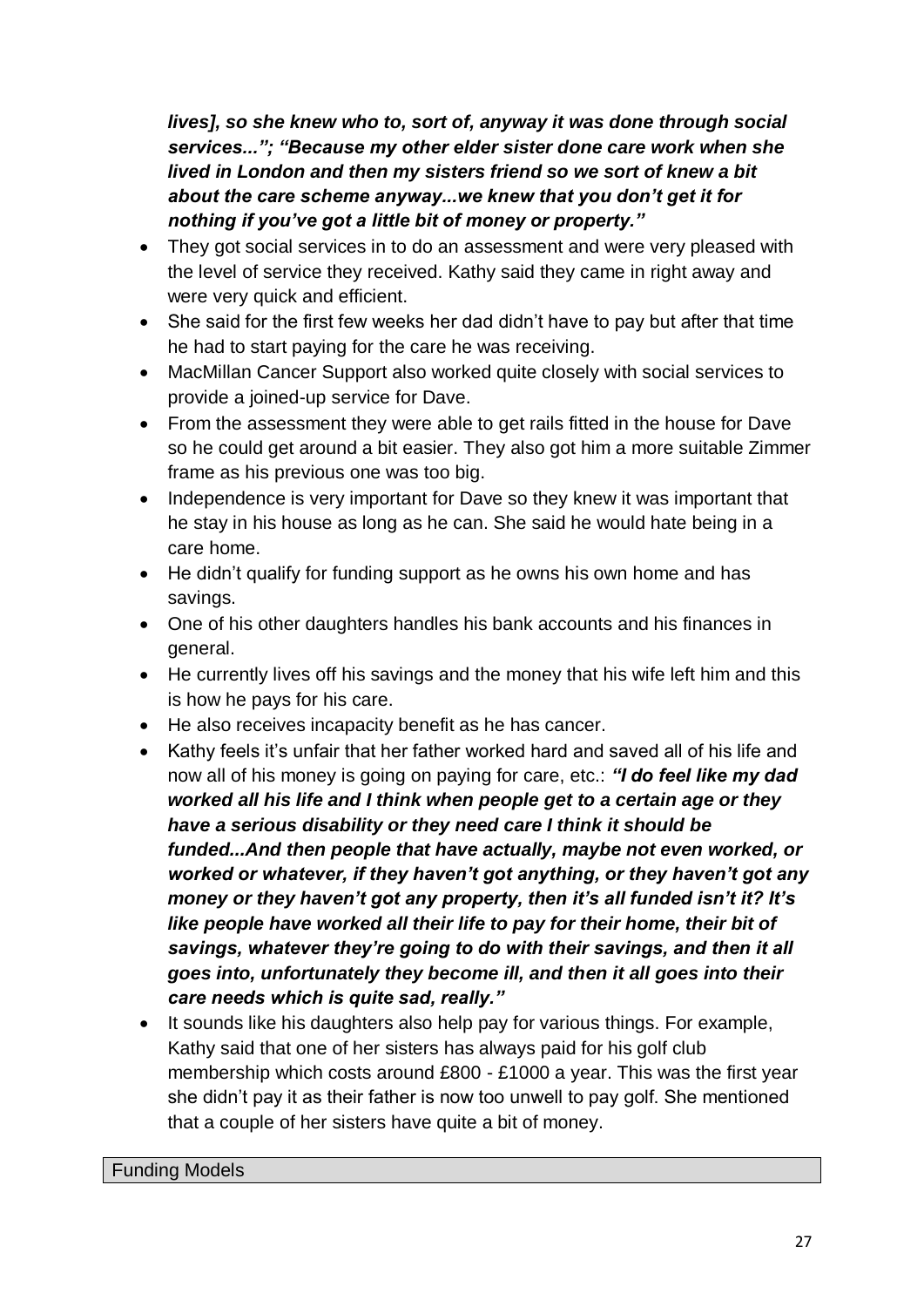- Kathy liked the Insurance Model as she said it's important for people to plan for their care: *"He"d [her dad] always been fit and healthy up until that time when he had the heart attack, I can"t remember my dad ever being ill."; "I don"t think enough people do think about, you know, the future" " That would have been a good thing to think about doing for my dad, or my dad doing, years ago"*
- Dave had always been taken care of by the women in his life and had assumed that if he needed taking care of in the future, he'd have his wife to do that. So when his wife passed away and they had to organise care for him, it was unexpected.
- Kathy said it's made her think about the potential need to plan for her own care in the future as before her father got ill she'd never considered it before.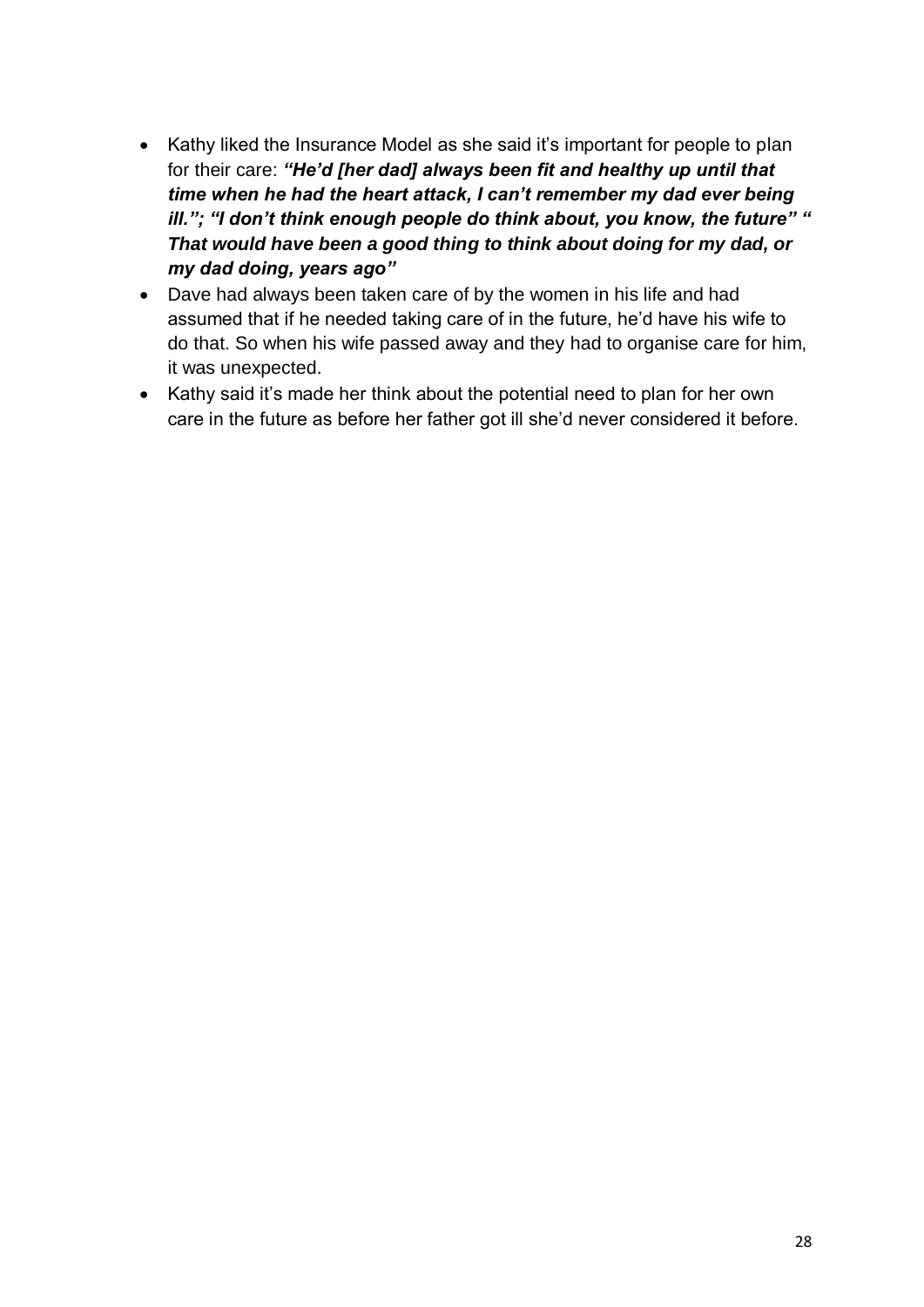# **Beth, North London**

Helped to organise care for her 97 year old mother Dorothy, along with her sister and brother

Profile of care receiver

- Dorothy, aged 97
- She was born in 1912, the daughter of Romanian immigrants
- She was one of seven children
- 'Born and bred' in East London. Her father had a store there and they all lived over the store in a couple of bedrooms
- Left school at 16 and worked as a milliner (hat maker)
- She was also very musical when she was young and the school wanted her to go on and do a music degree but she couldn't, she had to go out and work
- Got married at 24 (husband from a similar background) and had two girls and a boy
- Her husband bought a shop and sold TV's and radios. He worked very hard, she worked with him and they lived over the shop
- When he went to fight in the war in the Royal Air Force, she would open up the shop for him and take care of business
- They moved to North West London after the war
- Her husband retired at age 65 and passed away in 1983, aged 69. She has been a widow for 26 years
- When her husband passed away she moved from Ealing to Finchley so she could be nearer her grown up children and owns her own flat
- She sang in a choir into her mid-80s
- She didn't need any care until she was around 92 when her family realised she needed help
- She is now 97 years old

# Care Journey

- Dorothy had been living at home by herself up until one day she used a knife to get toast out of the toaster and ended up electrocuting herself (flew across the room from the impact). This was when her family realised she needed to have some care at home.
- Interestingly, it's not that this one incident prompted her move into care, more so it made them realise that the need for care was already there and they needed to do something about it.
- At this point Dorothy's family 'asked around' to find out what support was available: *"I just sort of do it through friends; you know I ask questions you know what I mean".* They only asked friends and never contacted social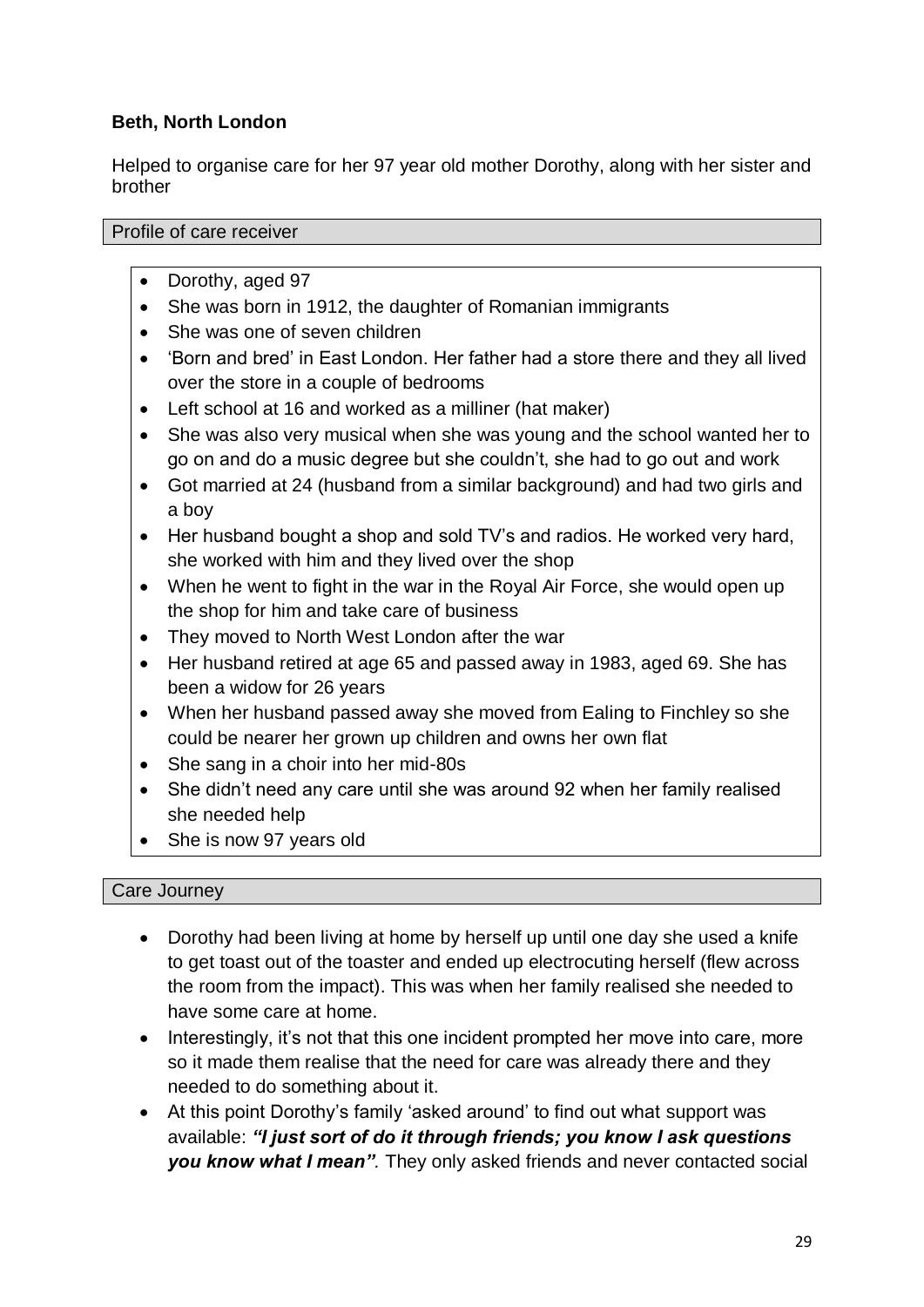services as Beth felt they wouldn't get any help or support. Beth said she knows her mother wouldn't qualify for support as she has too much money (owns her own home and has savings). Interestingly, she didn't know what the threshold for support was (this came up when we talked about the funding system): *"We asked around really, because I knew she wouldn"t get assistance from social services really, because she wasn"t in that category. She had savings, my father had left her pretty comfortably, she was never a big spender. I asked friends who had had elderly parents what they had done, and my sister in law, her mother had died recently, she"d had Alzheimer"s, and they"d had various carers coming in and she knew somebody so we interviewed this young person"*

- Beth said she requested some grab rails for her mother's house from social services. Apparently it took five weeks for them to acknowledge her request and another six weeks to send her the form. Once it had arrived the form was 16 pages long. Beth said having to provide so much information made her feel like her mother wasn't entitled to the grab rails which is unfair. She knows she entitled to them so why do they make it so hard? She said if this is how hard it is to get grab rails, she knows trying to get funding support for Dorothy would be an even bigger waste of time. *"I phoned up maybe six weeks ago and they said they"ll have to send me another form to fill in as I hadn"t been in touch with them for about a year. So it took them about four or five weeks to send the form, and then, it was a 16 page form to fill in. And I have filled it in and sent it back but all I want are a couple of rails, I"m not asking for anything else."*
- Beth also said at one point a few years ago they went to get her mothers' hearing assessed. Initially they went through the NHS but the queues were so long and the quality of the hearing aids so inferior they decided to go private. It means they have to pay for it but it's worth it for shorter waiting periods and better quality hearing aids.

# Typical Week

- Dorothy has a carer who stays with her from 5pm until 10am every day. They prepare all of her meals and generally keep her company.
- This level of care was enough initially, but she now also has someone come in for five hours during the day to warm up her lunch, spend time with her and generally keep an eye on her. This carer also does hovering and cleaning.
- At least one of her children stops by every day, they all live in the area.
- On weekends Dorothy goes to one of her grown up children's houses during the day.
- She likes to read the newspaper although she finds it hard to watch the news on TV anymore.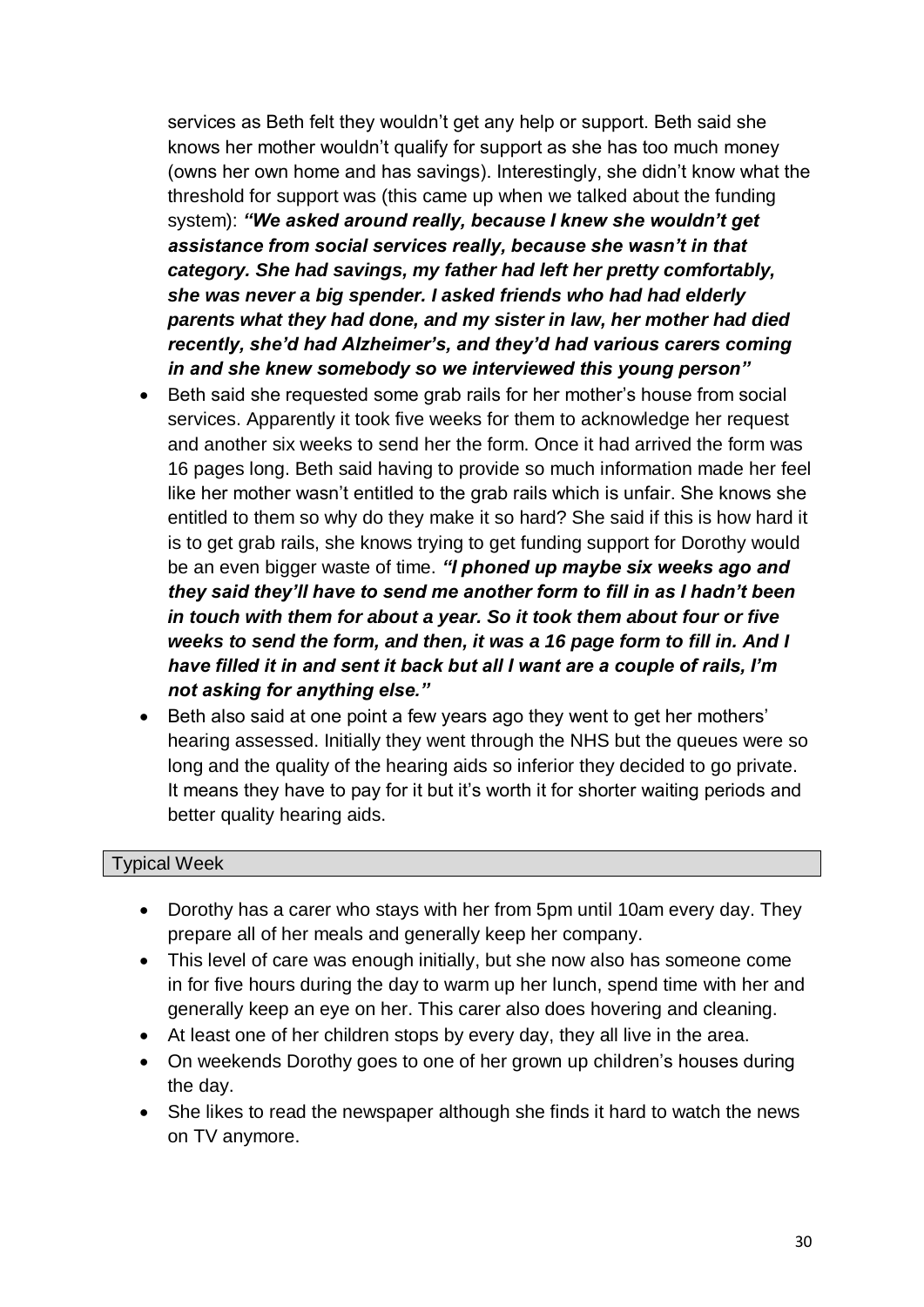- She also likes to crochet and Beth said everyone in the family has a crocheted scarf from her.
- Her children do all of her shopping for her and they pay for it with her money. Beth said the carer will phone up to say what they need from the shop and Beth or her brother or sister will go to the shop and buy it. They also buy clothes for Dorothy (also using her money).
- Beth said her mother is increasingly only comfortable in her own home.

#### Funding

- Dorothy's income in retirement comes from her state pension and her savings - apparently her husband left her a lot of money. She also receives some kind of allowance but Beth couldn't remember what kind (attendance allowance?).
- She owns her own flat which she lives in.
- Beth said her mother initially minded spending money but doesn't anymore. Her children arrange all of her care and Dorothy doesn't actually know anything about how much it costs.
- Beth handles all of her mothers' finances. She said it worked out this way because she's retired so has the time and is also more organised than her brother or sister. She said she phones up her sisters' financial advisor from time to time when she needs help on something specific.
- Dorothy was originally able to live off the interest from her savings but now she's living off the capital which Beth finds worrying.
- Beth said she knows that if she asked the state for support for her mother she wouldn't get anything because her mother has too much money.
- Beth said they might need to increase the amount of care that Dorothy receives at home at some point but it's preferable to keep her in her home as she likes her independence and wouldn't want to go into a care home.
- Beth said that, while her children and her nieces and nephews are all wonderful, she can't see them taking care of her or her brother and sister the way they're taking care of their mother. She feels this is a generational difference.

# Funding Models

- Beth seemed to like the partnership model the best.
- Beth's belief is that one should always save if one can but that means into a general savings pot, not something specifically for long term care.
- She didn't see the point in saving for long term care and then potentially not needing the care and so wasting the money.
- She feels that people should pay at the point of entry into the care system.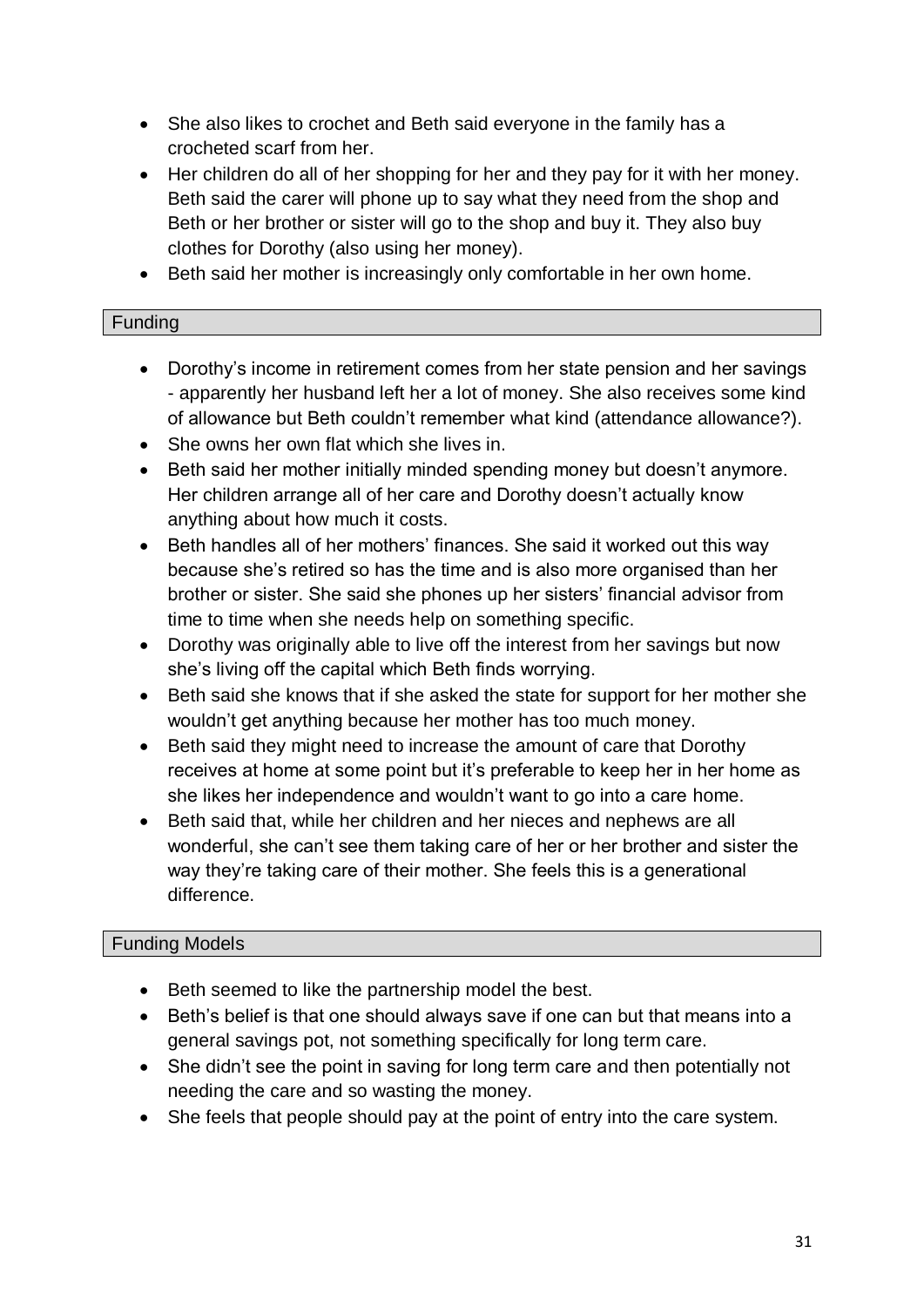Beth didn't see the point in targeting such funding models at people under the age of 80. She said most people between the ages of 65 – 80 are perfectly fit and healthy and it's usually after the age of 80 that health problems happen.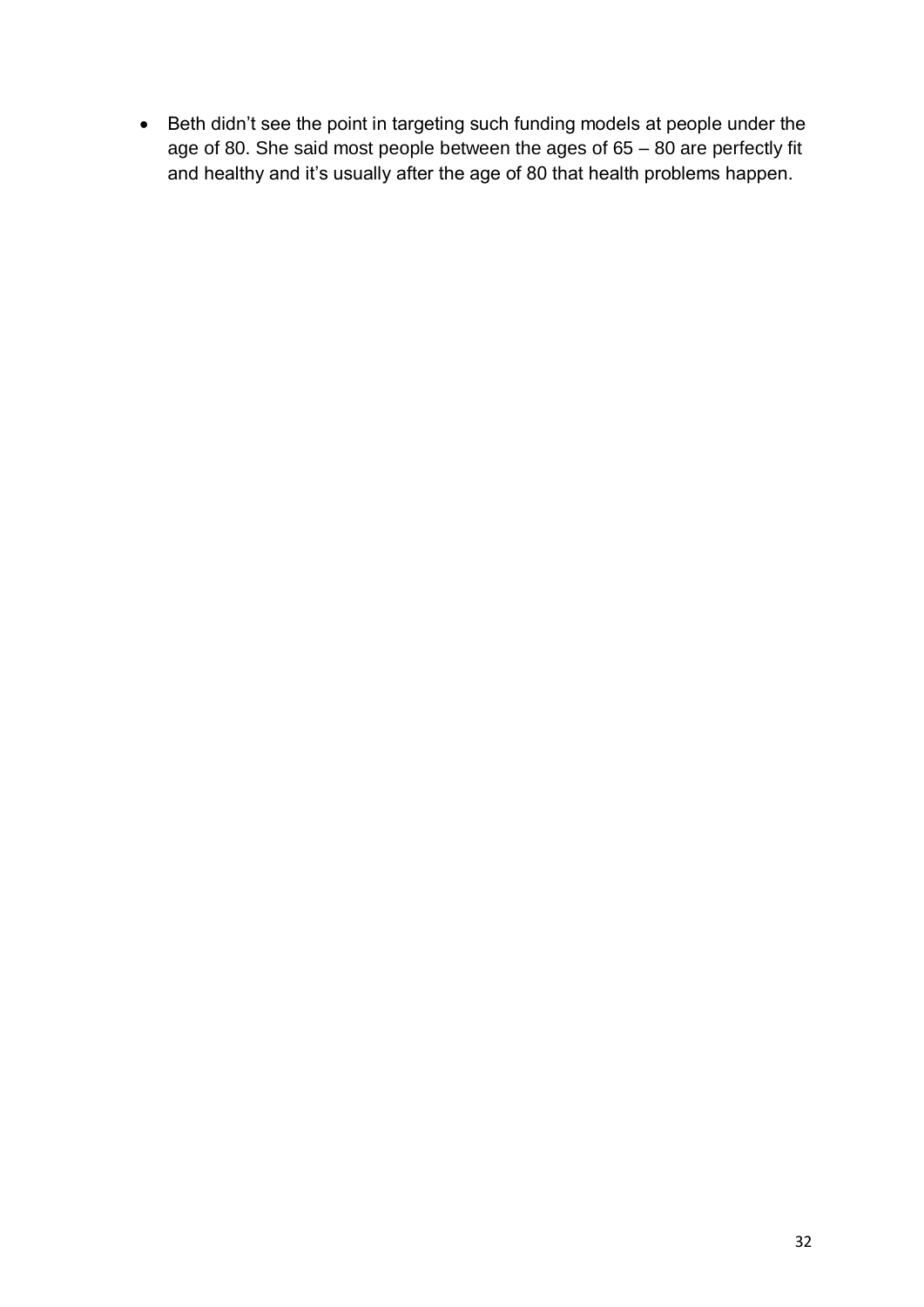# **Clare, Surrey**

She and her husband Allen helped to organise care for Allen's 81 year old father

#### Profile of care receiver

- Derek, age 81
- He was born in 1928
- Lived in the South West his whole life up until 2006 when he moved to Surrey
- Was in the Army during WWII lost his trigger finger
- Became a qualified carpenter and was superb at his work
- Got married in 1953 at the age of 25
- Had one son with his wife
- Worked for many years as a carpenter
- He got divorced in 1981 after 28 years of marriage
- He used to love rugby and used to both play and watch it
- Loves classical music and the opera
- Good health until 2000 when they noticed excessive weight loss and he was diagnosed with bladder and bowel cancer

#### Care Journey

- Derek was in good health up until 2000 when they noticed that he had lost a lot of weight and wasn't eating. He became very unwell, was diagnosed with bladder and bowel cancer and had surgery which he recovered well from.
- He came to live with Clare and Allen and stayed there for six months before going back to his self-contained flat in the South West.
- Derek and his ex-wife Laura (Allen's mum) seemed to be getting along very well at this point so Clare and Allen started to think that it might be an idea to take out a second mortgage on their house so they could buy a flat for Derek and Laura to live in nearby in Surrey (they were still divorced but could live together as companions).
- Derek sold his flat in the South West and gave all of the money to Clare and Derek to put towards the mortgage on the flat. His contribution was £69,000 and the flat cost around £250,000.
- Derek and Laura moved into the flat in Surrey in August 2006. Around nine months later, Laura came to Clare to say that Derek was not quite himself – he was moody and irritable. A few months after that she said she'd had to leave the flat as Derek had become aggressive. They took him to the doctors who thought he might have dementia. Eight months later Derek was getting violent and they got him properly assessed, at which point social services stepped in. They got social services to do an assessment in February 2007. Clare said while their service was great, they did treat Clare and Allen with a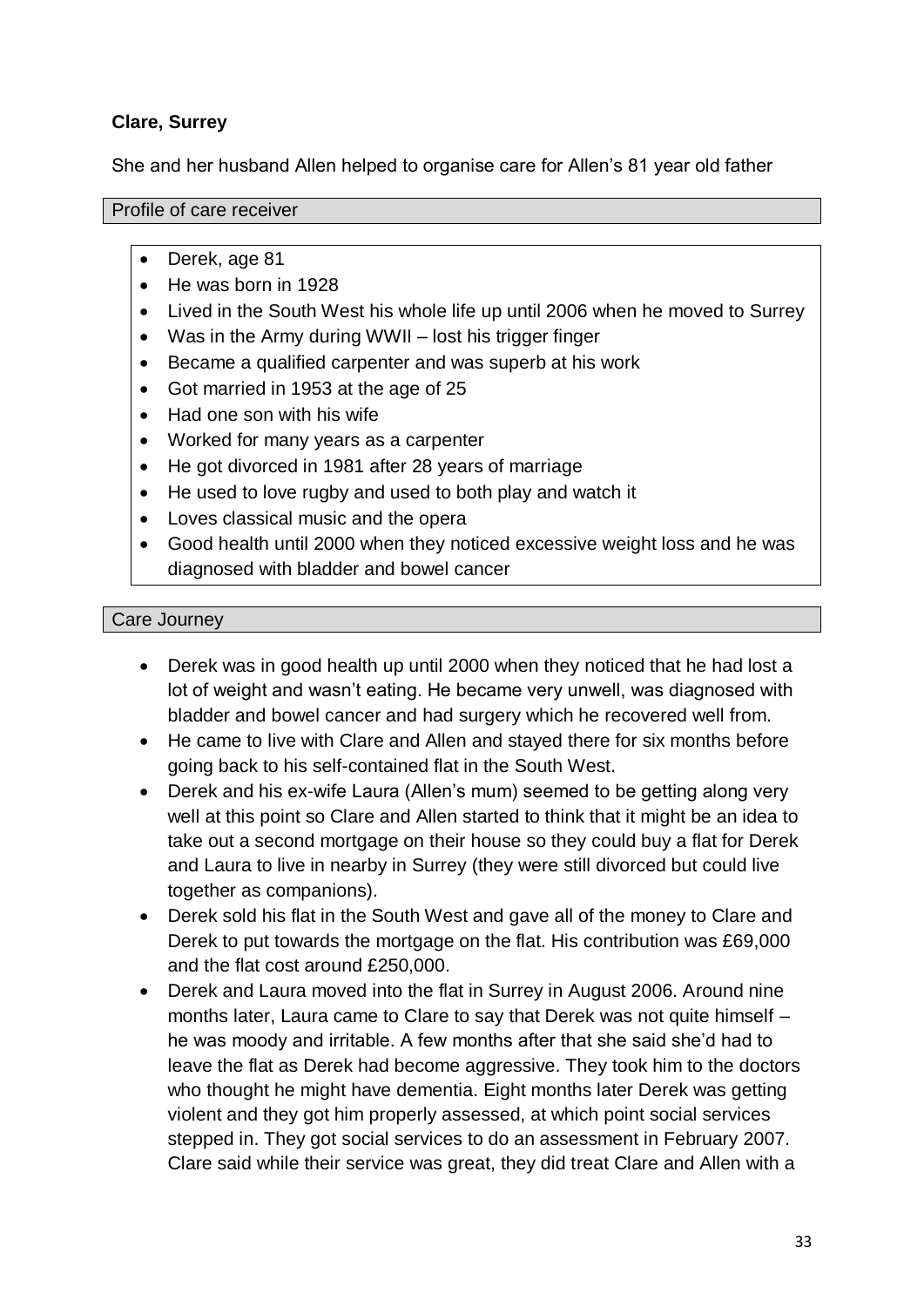lot of suspicion when they found out that Derek had sold his home and given the money to Allen to pay for the flat that was in Allen's name. Clare said they treated them like they had done it on purpose so that they could qualify for care support and she said they had quite a time convincing them that this wasn't the case. It didn't even make sense as Derek had not been unwell when he and Laura had originally moved into the flat in Surrey.

- At this stage social services weren't convinced that Derek needed to move into a care home just yet. Laura didn't feel comfortable living with Derek on her own, and as Clare and Allen had to travel a lot for work, social services said the best thing to do would be to put Derek into respite care. So he was in respite care on and off over the next year*.* Derek had savings but as his dementia had worsened, no one new how much he had saved or how they could access it so Clare and Allen paid for the respite care themselves. This got quite expensive at times and Clare cited one incident where a 10 day stay in a respite care home cost them £1700. Later on, when they found out how much money Derek had saved and determined that it was less than £23,000, they got some money back but they did pay for the bulk of it: *"Allen and I both travel because of our business and prior to Allen"s father being put into a home they offered respite care. But because Allen"s father had savings, we would have to use those savings or we would have to pay for the respite care. And for one business trip it was £1700 we had to pay to put him in respite care. And it actually made it not worth our while actually doing the business trip so we had serious issues regarding where were we to go"*
- They got Derek assessed again in March 2008 and health services determined that his health had gotten worse and so if he was in agreement, they would place him in a permanent, residential a care home. By this point his funds had begun to diminish.
- Derek has been in the care home since June 2008. Clare said it's a very good care home but it's quite difficult as staff are under no obligation to provide certain services that you would get in a nursing home. For example, Derek has been struggling with his catheter, and in a nursing home one of the staff would help him but you don't get that kind of service in a nursing home. They're looking into seeing if they can get a nurse in two times a day to help Derek with this. Clare said they can't really think about moving him into a nursing home as that would cost an extra £400 a week, plus, for the sake of stability, it's best to keep him where he is at the minute.

# Typical Week

- Derek is in a care home so care is provided 24/7.
- In the morning the carers come in with a cup of tea and ask Derek if he would like to get up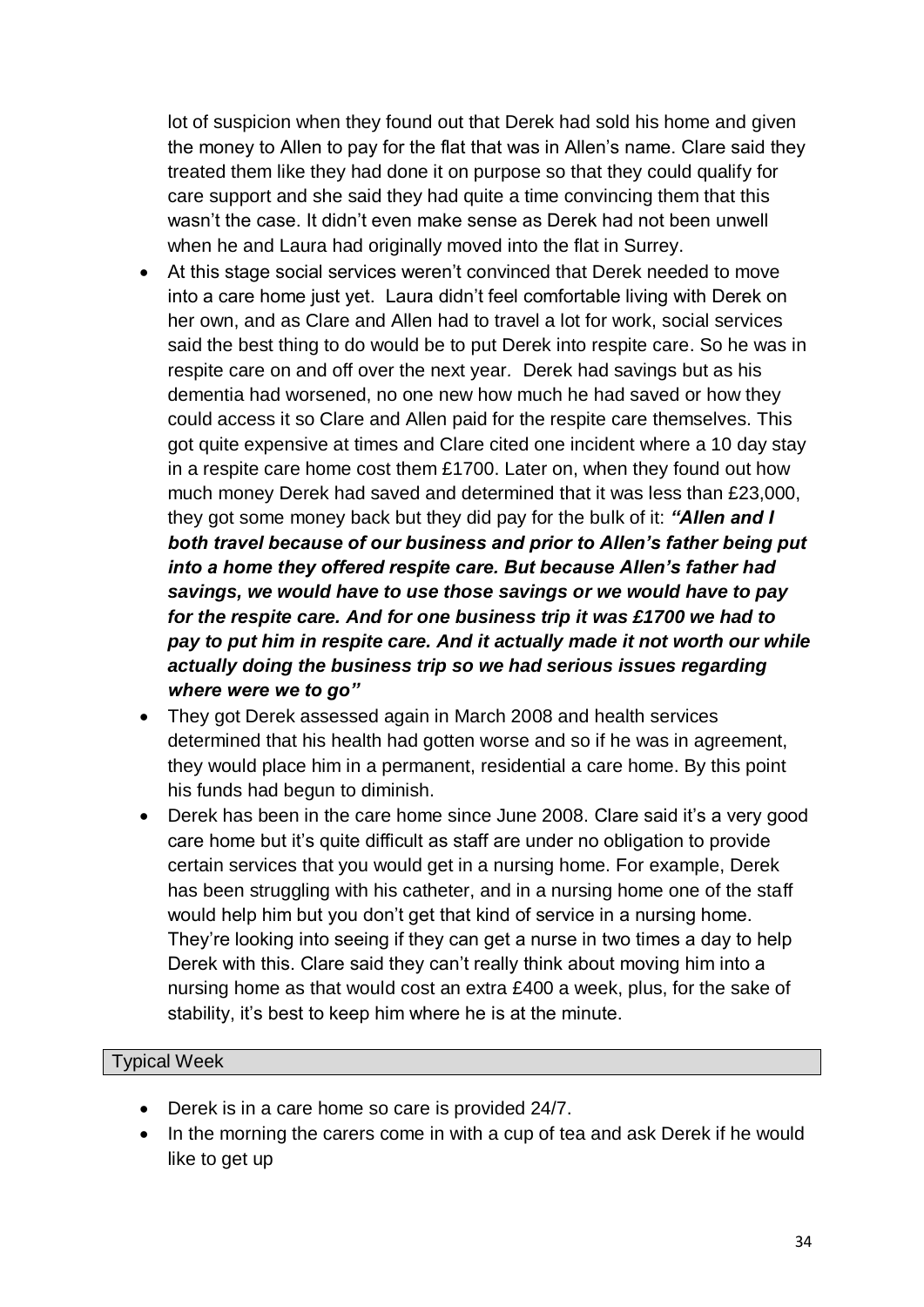- He doesn't like to wash which apparently is common with a lot of Alzheimer's patients as they are often afraid of water. Washing is another service that isn't provided in the care home that they could get in a nursing home.
- The staff in the care home do all of Derek's' washing and ironing
- They also cook all of his food for him. Clare said the food there is very good and very healthy.
- They provide lots of social activities for the residents as well and take them on day trips.

# **Funding**

- Derek now qualifies for state support as he sold his home in 2006 and gave the money to Allen and Clare for the flat that is in their name.
- Derek gets £151.86 per week from his pension and this goes straight to social services. He's supposed to get £20 a week for himself but Clare said this doesn't happen, it all goes towards his care. Social services pay the rest of his care costs which work out to about £400 per week. So the total cost of Derek's care per week is around £550. *"They then did an evaluation of all his finances and at the moment now he has no pension, everything he gets, he"s supposed to be left with £20, but he doesn"t, they take it all, and social services now top up the rest. But he has a small amount of savings, but it comes underneath the bracket, so if he wants toothpaste or soaps or a new pair of socks or a shirt, we now pay for that".*
- Derek received Disability Living Allowance in the past
- Derek's' ex-wife Laura still lives in the flat owned by Allen and Clare. She doesn't pay any rent but buys all of her food, clothes, bills, etc. She has savings of £32,000 and is worried about if she will one day need care as she doesn't want to give the government the money she saved for through her life: *"She"s already said, I don"t know what to do, because I don"t want to give the government the money that I have saved so hard for. I would prefer somebody to come in and give me help."*
- *"At some point in the not too distant future we"re going to have four dependent relatives. Where do you go? You need help. And my mum and dad are very fortunate in as much as, they have got some form of pension credit whereby they"re given money and they can pay somebody to now do their laundry and their gardening. They"ve been given that because they"re below the threshold on their savings. My father is also partially sighted and ideally things that my dad used to do that my mum now can"t do they have to pay someone to come in, like maybe changing the plug and things like that, and for them it"s upsetting. If that happens with Allen"s mum she would phone us first and we would have to pay somebody to do it because she"s basically*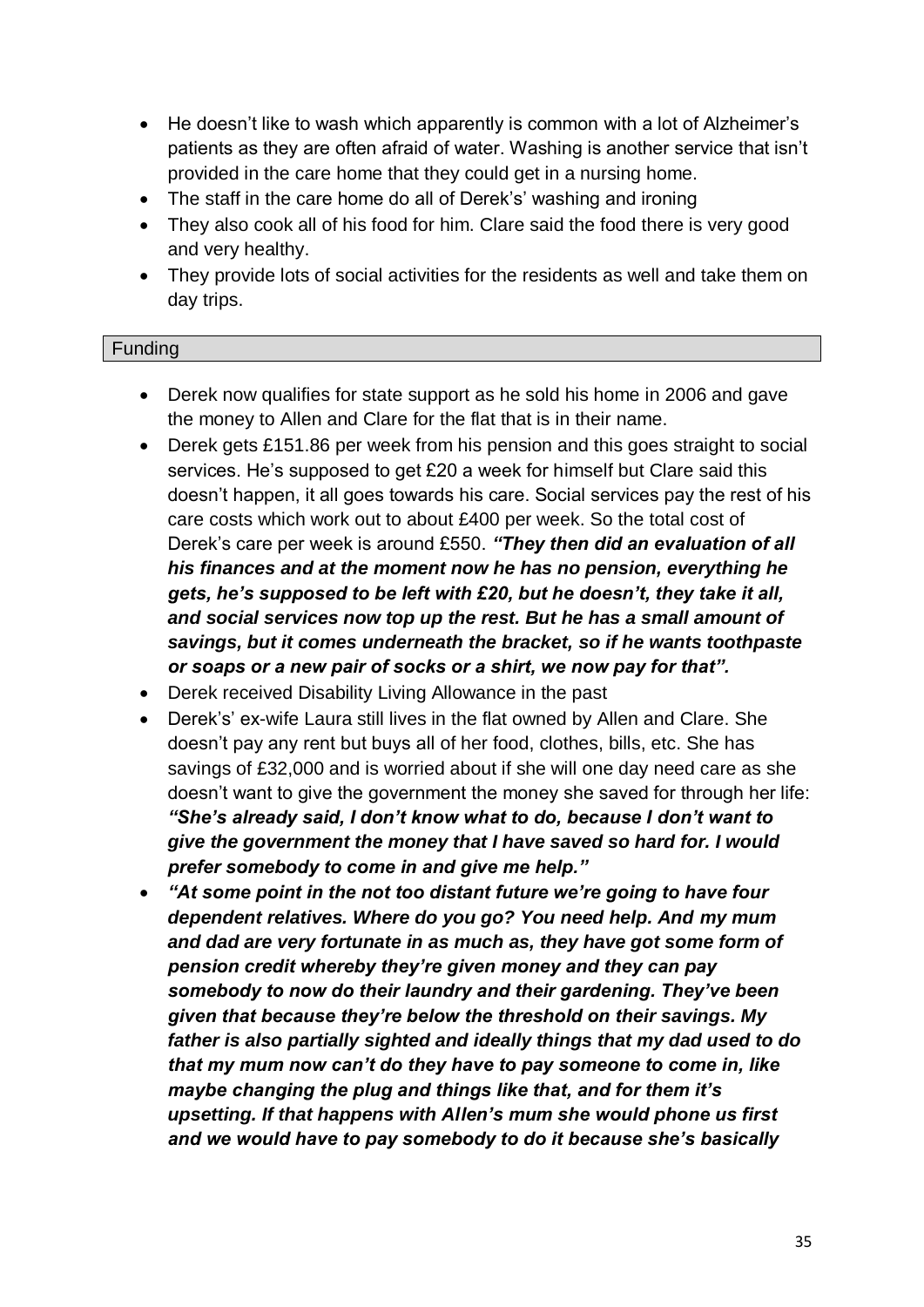*going to be above the limit to get any form of pension credit or carers allowance or whatever. "*

 Clare and Allen feel there is confusion over who pays for what i.e. social services vs. health services: *"If the community nurse has to go in, then I presume it comes within the health budget rather than the council budge. I wouldn"t know because who employs the community health?...I haven"t got a clue I mean who employs a community health nurse? A health service? And the health service is funded by what, central government?"*

#### Funding Models

- Clare definitely did not like the Partnership Model. She didn't think it was fair to expect people to cover such enormous costs when they're in retirement: *"I think a lot of people would be up in arms with that to be very honest because they struggle to meet day to day bills and there are those that will say no we"ll opt out, I won"t take a chance, because they won"t have the money, they won"t be able to afford it"*
- She liked the idea of insurance but thinks that it should be compulsory so really was in favour of a model like the Comprehensive Model: *"You will always get those that will hedge their bets and then rely on others, so I would make it compulsory"*
- Clare feels that if you don't make such a system compulsory, there will always be people who won't opt in and who will then expect the state to step in when they need to cover the cost of care and everyone else will suffer: *"If I pay half, the government pays half, as long as I"ve got enough funds. If my funds then have gone, then the government take over that, and I would be more than happy to do that. But there will be those that don"t have any money at all, who decided to play the system, so therefore the government will have to pay for those and that"s got to be stopped"*
- The key part about Clare's views on funding was that she thinks planning for care should take place much earlier than from retirement. She said her ideal model would be one where from the age of 25 people start paying into an insurance scheme, or a compulsory scheme so that by the time they reach retirement, they're done paying and will get that care free if they need it: *"It"s got to be started a lot earlier, it can"t be started at retirement age"*
- She also said with any scheme where people are paying for insurance or are paying into a compulsive scheme, it's absolutely essential that the government guarantees free care for everyone and that people get a choice on what care they get. She doesn't necessarily feel like they have a choice now: *"But if he goes to a nursing home we don"t know where it would be. There"s one [nearby] but whether or not social services would pay for it, because as I understand it...I mean we can have a rough idea of where we"d want him to go, I personally don"t want him to move, I think it*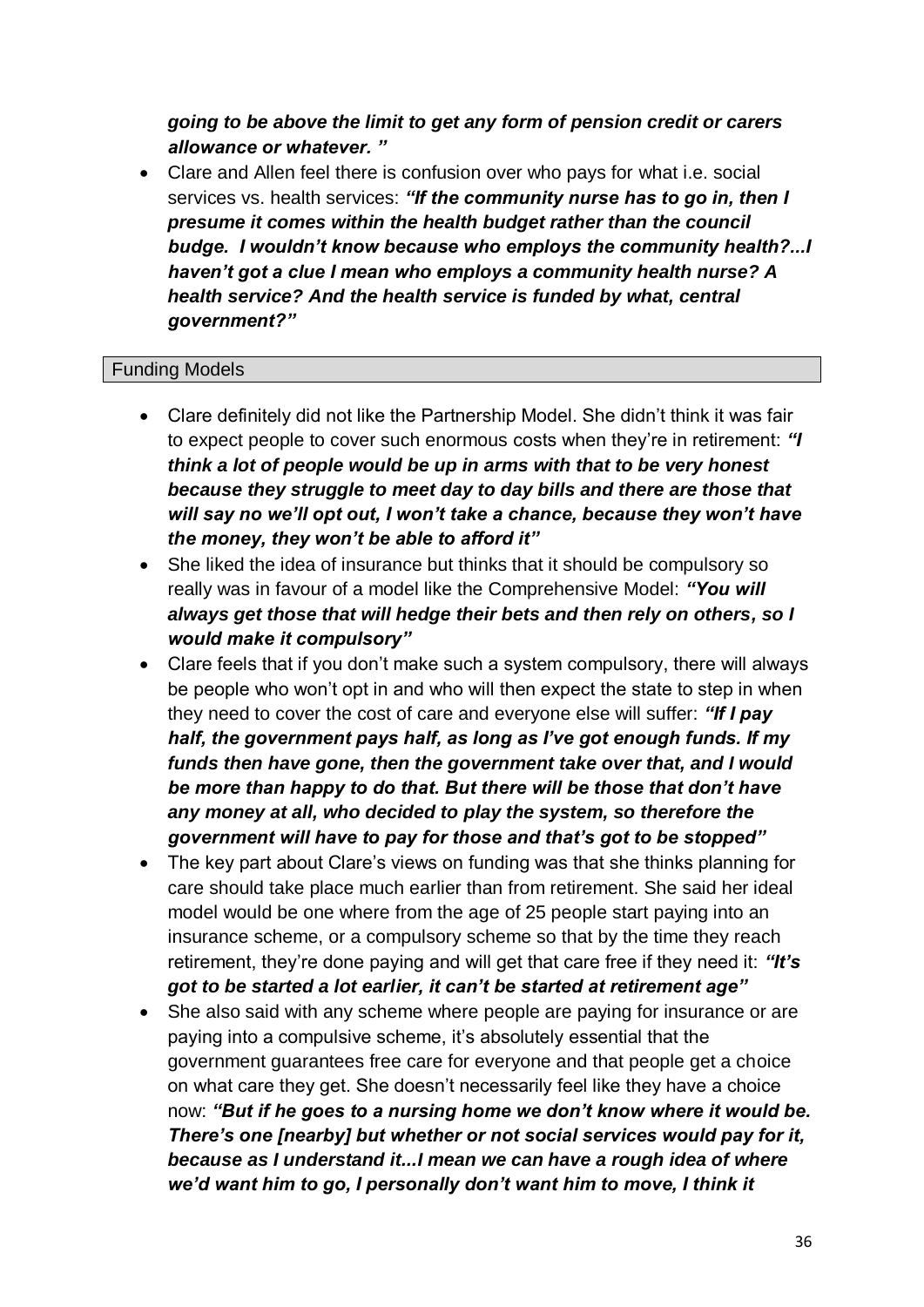*would really be a negative. But because we"re not paying for all of it, he"s only paying, well all of his pension goes to it, social services pay a far bigger chunk..."*

 Clare said in their experience they kept hitting walls on what the government will pay for and what they won't and said that if she had been paying so much money into a scheme, she would expect all subsequent services to be free. She said this is especially important in light of what has happened to people's pensions, etc. in the credit crunch – people don't trust the government and the financial services as it is: *"If we"re all going to pay in, say, from the age of 25 for an example, into this National Care, I think you"ll find a lot of people in Britain would want to have guarantees that it"s not going to be the same as collapsing pension fund and whatever, and that the government aren"t going to misappropriate these funds and gear them elsewhere and will it still cover my residential care and whatever, and at the level they want, because some care homes, all standards are different...and I may pay in thousands of pounds and will meet part of that myself but I would want a choice in where I was going"*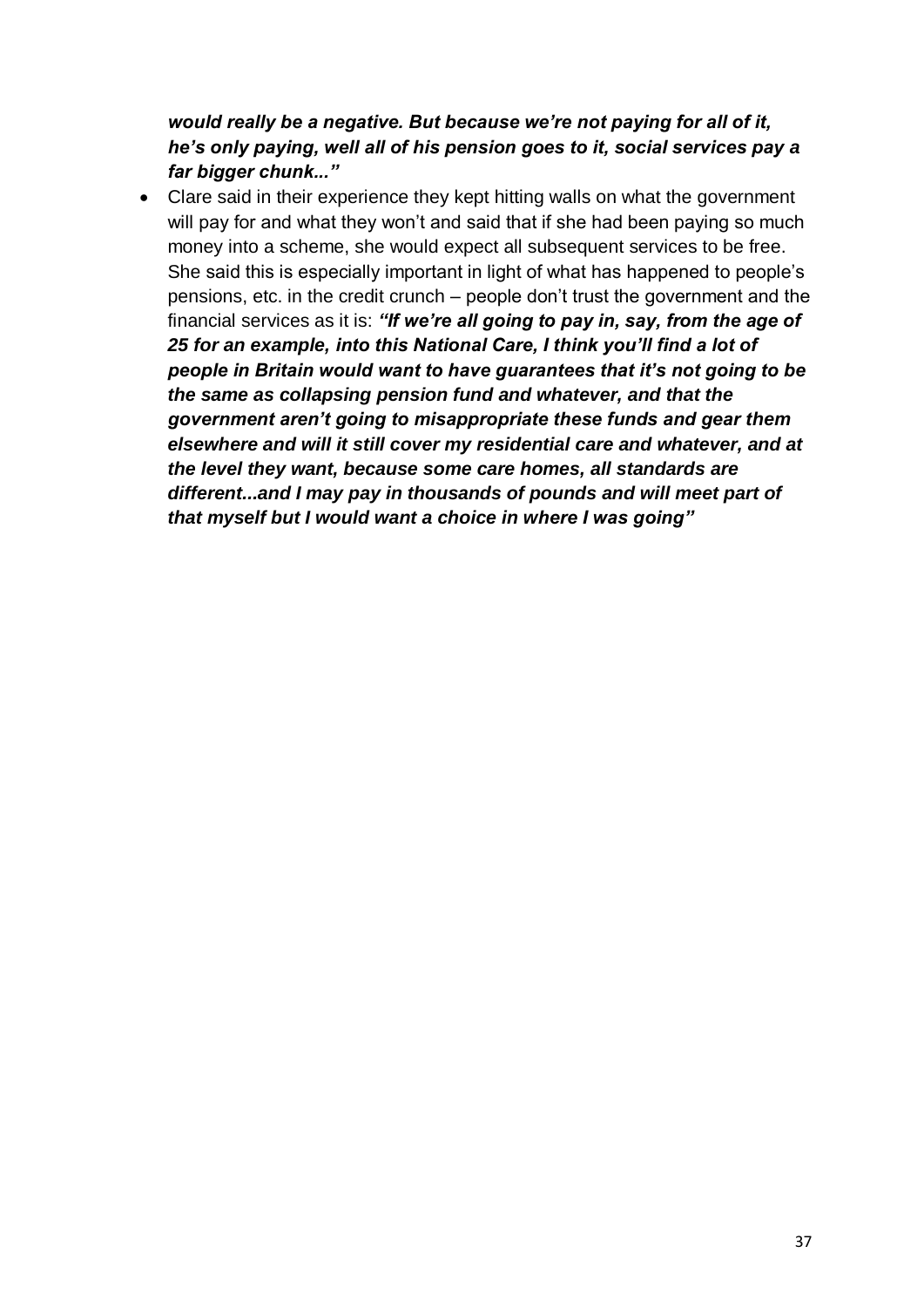# **Margaret, Surrey**

Margaret receives care at home

#### Profile of care receiver

- Margaret, age 88
- She was born in 1921
- Got married in 1942 at the age of 21
- Her son was born in 1947
- Margaret's first husband killed in a road accident in 1950 when her son was 3 years old
- Government only gave her £1 a week for her child so she had to work
- She trained to be an accountant at night school
- She got a job and met her second husband at that company
- Margaret married her second husband in 1957 at the age of 36
- She started receiving care in 2004
- Her husband had to go into a care home in the last year of his life which cost them £884 per month
- Her second husband passed away in May 2009

#### Care Journey

- Margaret has had osteoarthritis for about 10 years
- It got very much worse  $5 6$  years ago and at that point her doctor said she needed help
- Her husband was at home at this point but he was diabetic so unable to help her with everything she needed
- Margaret's' doctor got in touch with social services and then social services got in touch with Care Providers and she's been with them ever since
- She needs a frame to stand or get around
- She also has an ulcerated leg

#### Typical Week

- Margaret receives 17.5 hours of care a week from Care Providers
- A carer comes 1.5 hours in the morning
- A carer comes again at 6pm for half an hour dishes up Margaret's dinner and pulls the curtains
- At 9.45pm the carer comes again for half an hour and helps her get ready for bed
- Margaret said the carers can be a bit erratic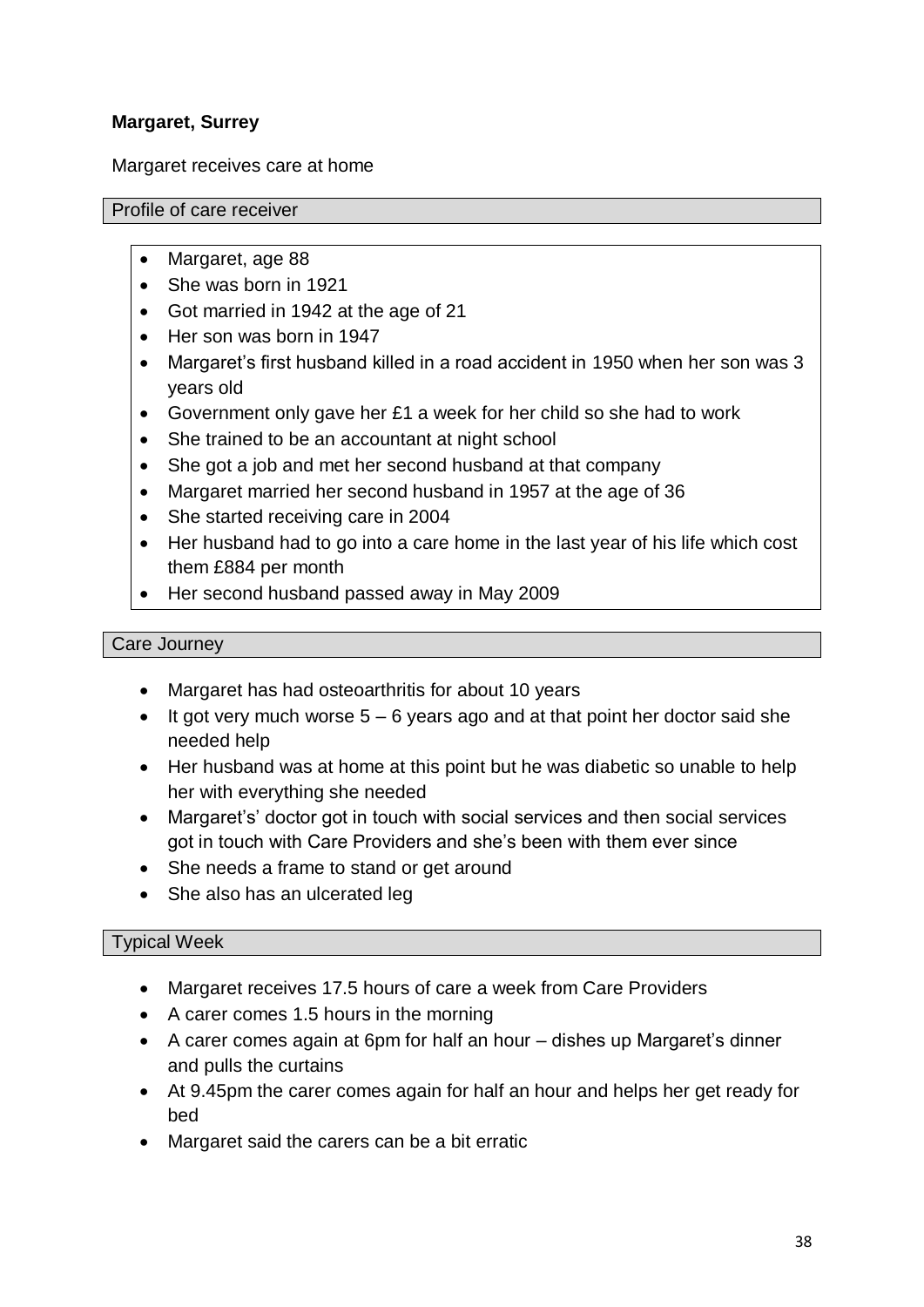- Her son does her shopping once a week, he'll often buy her prepared meals from Marks & Spencer which she likes
- She privately has a cleaner which she pays for herself, separate from the care service

# Funding

- Margaret's husband developed dementia in the last year of his life so had to go into a care home which cost them £884 a month: *"It nearly broke me. I was paying £884...I had to pay for that, that"s where a lot of our savings have gone...it really knocked me"*
- Margaret owns her own home: *"I"m beginning to think we were very foolish to have struggled and bought our own house...you don"t get any help from anybody. And people who have wasted their money, they get everything given to them"*
- She has a small pension that her husband paid for from his employer
- Also receives her state pension which is £149 a week: *"A state pension does not give you an exotic life"*
- Margaret pays £130 a week for her care and the council pays around £154 (17.5 hours of care x £16.25 per hour)
- She finds the amount that the council charges for care hard to justify: *"I mean I have it out there in black and white, that the council charge, not just me but everybody using the services, £16.25 an hour...how can you justify that?"*
- The council funded most of Margaret's care when her husband was alive because everything was in his name. Now that her husband has passed away they're taking more money away. *"It costs as much to run any house for one person as it does for two. The gas, the electric is the same, the water, I mean the household bills are the same for one as they are for two...It"s very difficult, you know I"ve got to budget very very carefully now"; "As you get older, there are certain things you have to increase on, heating is one thing. Thousands of people like me have arthritis and you daren"t be in a cold house"*
- Margaret has a large garden and she can't tend to it herself so she has to pay for a gardener to come every week. He'll also do odd jobs for her if she needs something doing
- She has to pay for a cleaner
- She has to pay for a hairdresser to come to her every week to wash her hair
- She has to pay for a chiropodist to come every five weeks which costs £38 a visit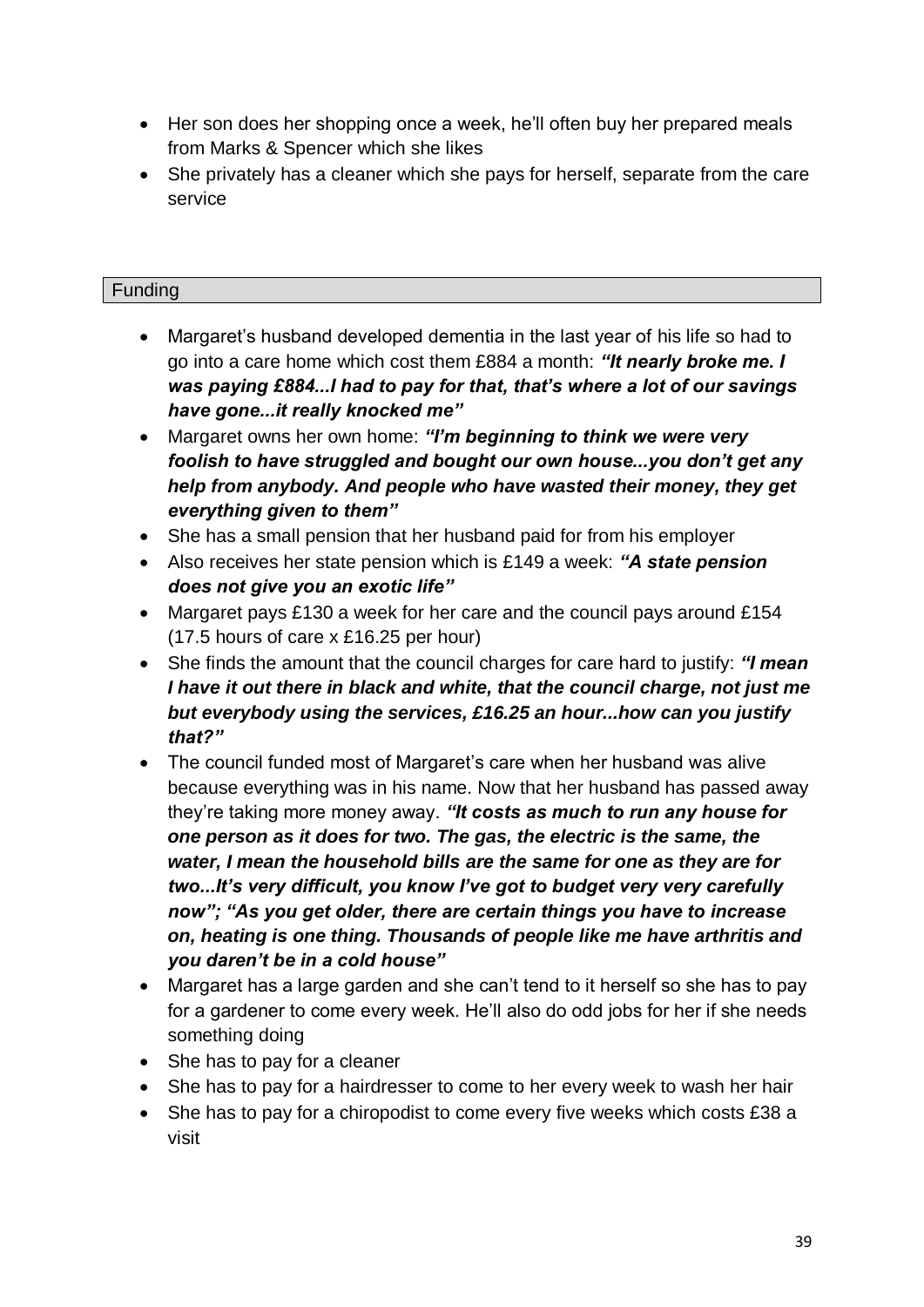- *"When we have worked hard all our lives, and paid our taxes, I"ve never had a penny off of the Government, in medical costs or anything, and now when I need help they can"t take my money off me fast enough"*
- *"We were brought up that you tried to provide for your old age, you did not depend on anything, and this is why you tried to buy your own home. But it now proves to be a very foolish thing to have done...I"d be better off if I"d whooped all my money up, you know, had far more holidays, and bought myself diamonds. I"ve never asked the state for anything until now, and I don"t want charity now, I"d like a little help, but I think what they are charging me now, it"s not realistic and it"s unfair"*
- Margaret finds it hard to cope financially: *"They don"t ask, have you got problems, as I have. My expenditure is very heavy, not from choice, but because of my disability"*
- *"I can cope with what I"ve got, and frankly couldn"t afford anymore...I would probably have an extra half an hour at the tea time call, more could be done to help me get ready, but you know I cope at the moment. I"ve got to look at a year or so ahead, am I going to be able to do for myself what I can do now, I don"t know. But I"ve got to think about it. But the way I"m being charged, ideally I would like to be able to put a little away each month and say right, now that is if I need to have more care in a year or so"s time...At the moment I"m just about coping every month"*

#### Funding Models

- Margaret thinks charging for care costs should be more reasonable
- *"I think it"s somewhat unfair that we have to pay so much income tax on our state pension when we have a small private pension. I admit I resent it, because I paid for it and paid tax on it when I was contributing, now I"m getting it back I"m paying tax again. I think we are taxed far too heavily on our state pensions. If they would ease on that, we could help ourselves with our care. But if they"re not prepared to do that, I think the Government should subsidise, well let us say if they could reduce [the councils] £16.25 to let"s say, £10 an hour, I think they ought to subsidise the extra £6 if [the council] say they can"t cope without it, it should be shared between the two. I do not think that this heavy cost should be put on the shoulders, because in most instances it is with a retired person."*
- *"I think if you have paid tax all of your working life, I do feel it"s grossly unfair to have to pay tax on your pension that you have been paying for all the time, and paying tax...they ought to meet halfway"*